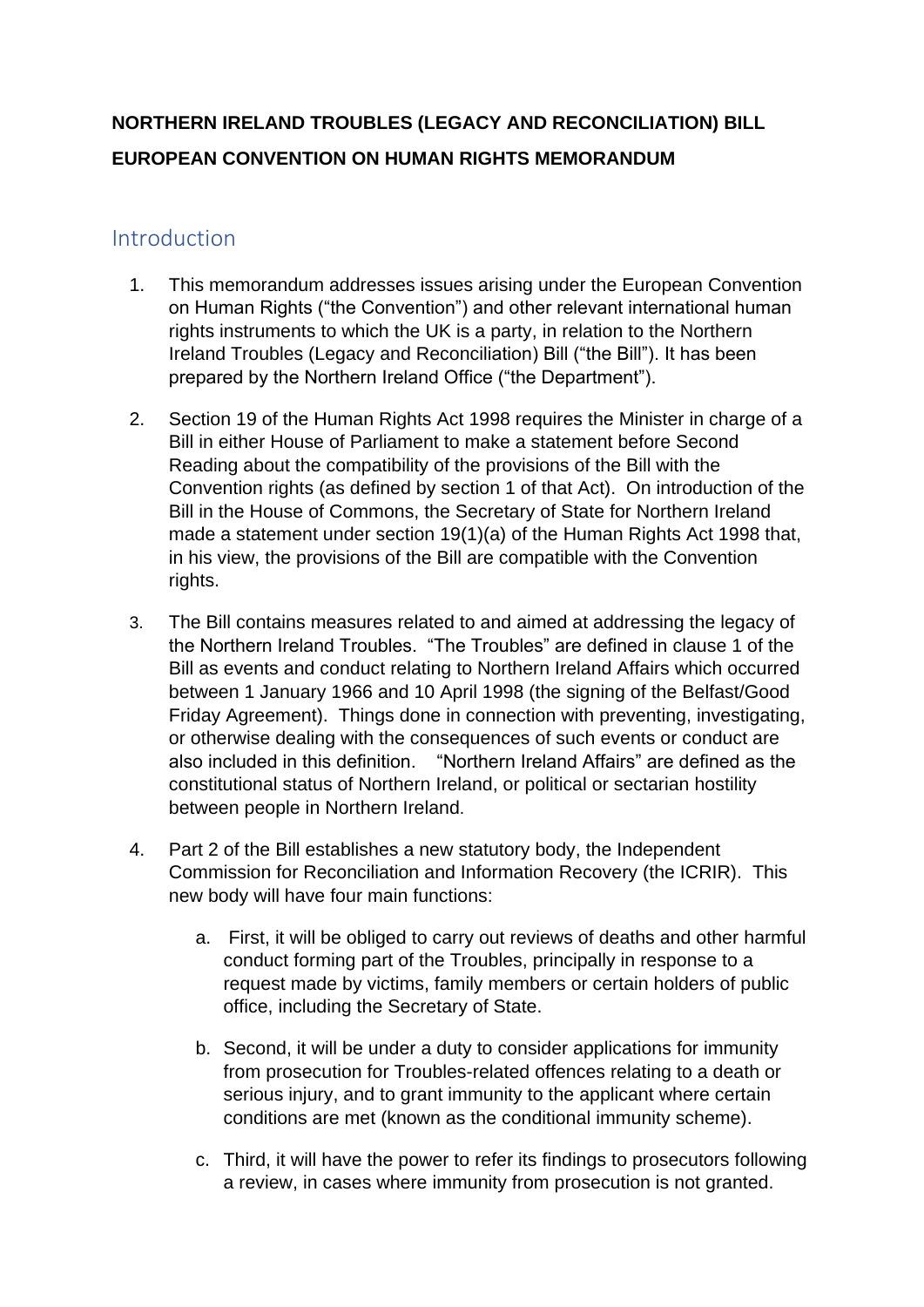- d. Fourth, it will compile a historical record of all remaining deaths resulting from the Troubles.
- 5. State authorities throughout the UK will be under an obligation to provide full disclosure to the ICRIR, which will produce reports on the findings of its reviews. Designated ICRIR officers will have the powers and privileges of constables and the body will have the power to require the provision of statements and other information from individuals, for the purposes of carrying out reviews. Part 2 also takes powers to preserve certain categories of biometric material from destruction which may be relevant to the investigation of Troubles-related offences.
- 6. Part 3 of the Bill creates prohibitions and restrictions which apply to police investigations, criminal proceedings, civil proceedings, and inquests (inquires in Scotland) arising out of the Troubles. Under these measures:
	- a. criminal investigations by the police into Troubles-related offences must cease, except where they are being carried out in support of a prosecution which began before entry into force (pre-commencement prosecutions). This does not affect the ICRIR in the exercise of its functions.
	- b. In future a person may only be prosecuted for a Troubles-related offence connected with a death or serious injury if they have not been granted immunity by the ICRIR immunity requests panel, and the case has been referred by that body to a prosecutor, following a review of the death or conduct causing the injury. A person granted immunity for such an offence by the ICRIR cannot be prosecuted for it.
	- c. In future no person may be prosecuted for a Troubles-related offence which is not connected with a death or serious injury (these are Troubles-related offences which are outside the scope of the ICRIR review process and the conditional immunity scheme).
	- d. No new inquest, Coronial investigation or inquiry (in Scotland) touching upon a Troubles-related death may be opened or started after entry into force.
	- e. No new civil claim arising out of the Troubles may be brought after entry into force.
- 7. The measures in this Part also affect existing proceedings in some cases:
	- a. inquests which have already been opened before entry into force will be permitted to continue until 1 May 2023 or, if earlier, the date on which the ICRIR becomes fully operational. At that point all inquests in which the final, substantive hearing has yet to begin will be required to close.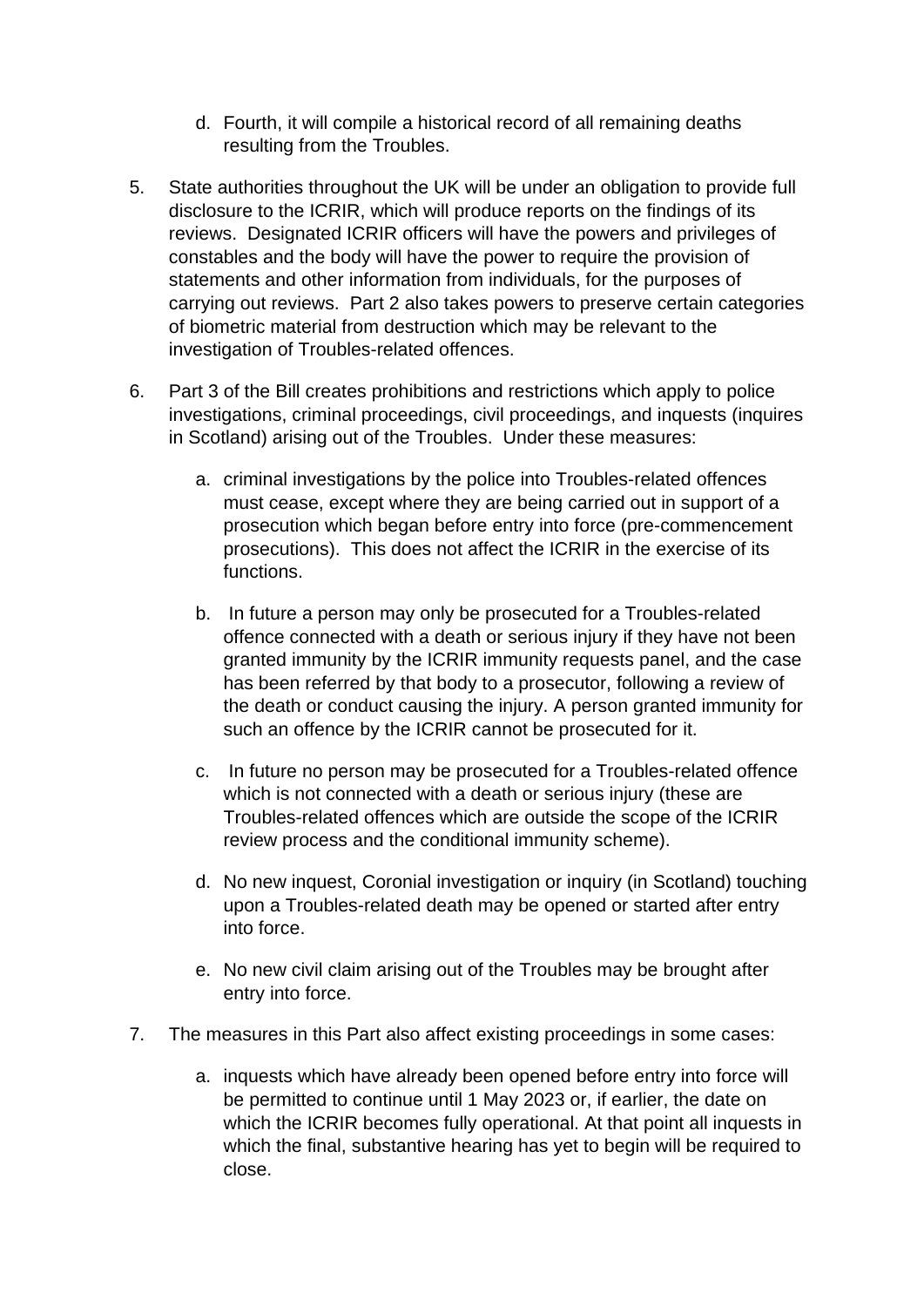- b. Civil claims brought after the date of the Bill's first reading will also be caught by the prohibition and must be terminated at the point of commencement, if they are still ongoing at that point.
- 8. Part 3 also amends the early release scheme in the Northern Ireland (Sentences) Act 1998, which was enacted to implement the prisoner release provisions in the Belfast/Good Friday Agreement. The scheme currently applies to persons serving life sentences or determinate sentences of 5 year or more for certain types of offences. It enables prisoners to apply to the Sentences Review Commissioners for early release on licence, with those Commissioners considering whether the prisoner meets certain criteria demonstrating that they do not present a risk of engaging in terrorism. While the scheme currently applies to persons serving a sentence in Northern Ireland for a scheduled offence committed between 1973 and 1998 (as required by the Belfast/Good Friday Agreement), the Bill extends it application back to similar types of offence which arose out of any conduct forming part of the Troubles and which were committed on or after 1 January 1966, in line with the scope of this Bill. The Bill also enables a person to apply for release on licence immediately, whereas they are currently required to serve a minimum proportion of their sentence. It also extends the scheme to those with a determinate sentence of less than 5 years, further widening the application of the scheme.
- 9. Part 4 of the Bill is about memorialising the Troubles, and places persons designated by the Secretary of State under a duty to secure that a wideranging programme of memorialisation work is undertaken. The work includes a study of current memorialisation activities with recommendations for new activities, to be set out in a memorialisation strategy; academic research into the Troubles, including a statistical analysis; a study and analysis of existing Troubles-related oral history records, the creation and preservation of new records, and the encouragement and facilitation of public engagement with oral history records.
- 10. The Convention rights raised by provisions in this Bill are Article 2 (the right to life), Article 3 (the prohibition of torture), Article 6 (the right to a fair trial), Article 8 (the right to respect for private and family life), Article 14 (prohibition of discrimination) and Article 1 of the First Protocol (protection of property). The Department considers that clauses of or Schedules to the Bill which are not mentioned in this memorandum do not give rise to any significant human rights issues.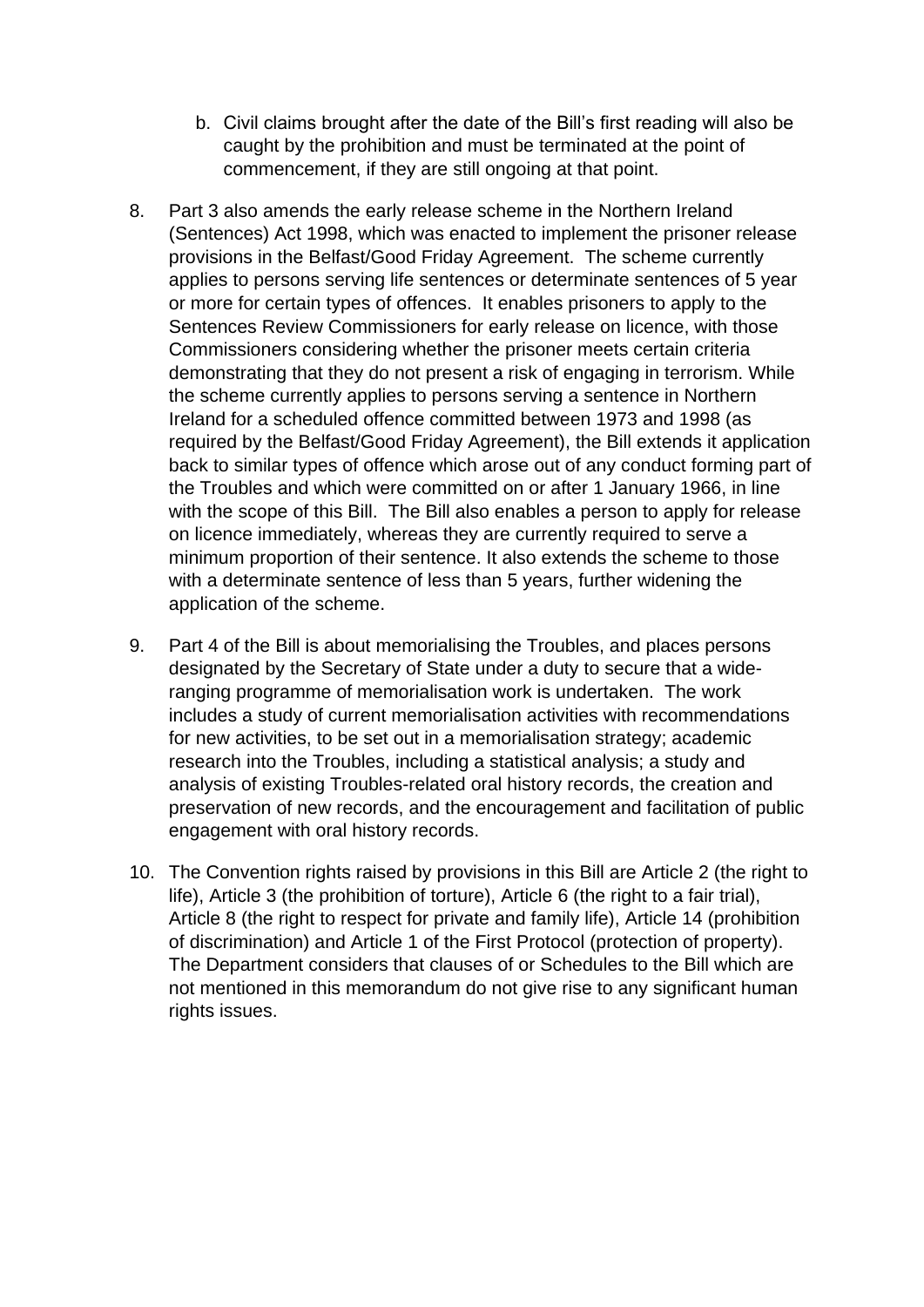# European Convention on Human Rights

Article 2 procedural obligation

Clauses 2, 9 – 17 (reviews by the ICRIR into Troubles-related deaths and other harmful conduct); clauses 19 – 21 (conditional immunity scheme); clauses 33 to 37 (prohibitions and restrictions on criminal investigations and prosecutions for Troubles-related offences); clause 39 (inquests, investigations and inquiries); clause 40 (police complaints); and clause 41 (amendment of the Northern Ireland (Sentences) Act 1998).

- 11. Article 2 enshrines the right to life and includes a positive obligation to put in place a framework of laws, procedures and means of enforcement that will, to the greatest extent reasonably practicable, protect life. It requires the State to establish an independent and effective judicial system capable of establishing the facts of any death, holding accountable those at fault and providing appropriate redress to the victim. Article 2 has also been found to cover lifethreatening injury in a variety of circumstances (e.g., *Igor Shevchenko v Ukraine*, App no. 22737/04).
- 12. In certain circumstances, a death or near death will also give rise to a more onerous procedural (investigative) duty under Article 2. This duty arises where there has been a possible breach of the substantive Article 2 duties. In some cases, the circumstances of a death will automatically give rise to this procedural obligation, including where a person is killed by a State agent and where there is a suspicious death in State custody (*McCann v UK* [1996] 21 EHRR 97, *R (Smith) v Ministry of Defence [2010]* UKSC 29). The essential purpose of the investigation is to secure the effective implementation of the right to life, and in cases involving State agents or bodies, to ensure their accountability for deaths occurring under their responsibility (*Amin v SSHD*  [2006] 3 All ER 946).
- 13. Measures in the Bill restrict or prohibit the investigation and prosecution of offences arising out of Troubles-era deaths and life-threatening injuries, and therefore engage the UK's obligations under Article 2 of the Convention. The provisions restricting inquests and their equivalent in Scotland also engage these obligations. Article 2 is also engaged in relation to the ICRIR's function of carrying out reviews, as the Department considers such reviews will provide a means of discharging the procedural obligation, where it arises. Article 3 ECHR (the prohibition of torture) contains a similar procedural obligations which applies in circumstances where the substantive obligation may have been breached; this is discussed further below.
- 14. The European Court of Human Rights ("ECtHR") has repeatedly stated that what is required to satisfy the procedural obligation will depend on the circumstances of the case; however, through its case-law it has set out certain minimum requirements: the investigation must be independent, effective, reasonably prompt and expeditious, include a sufficient element of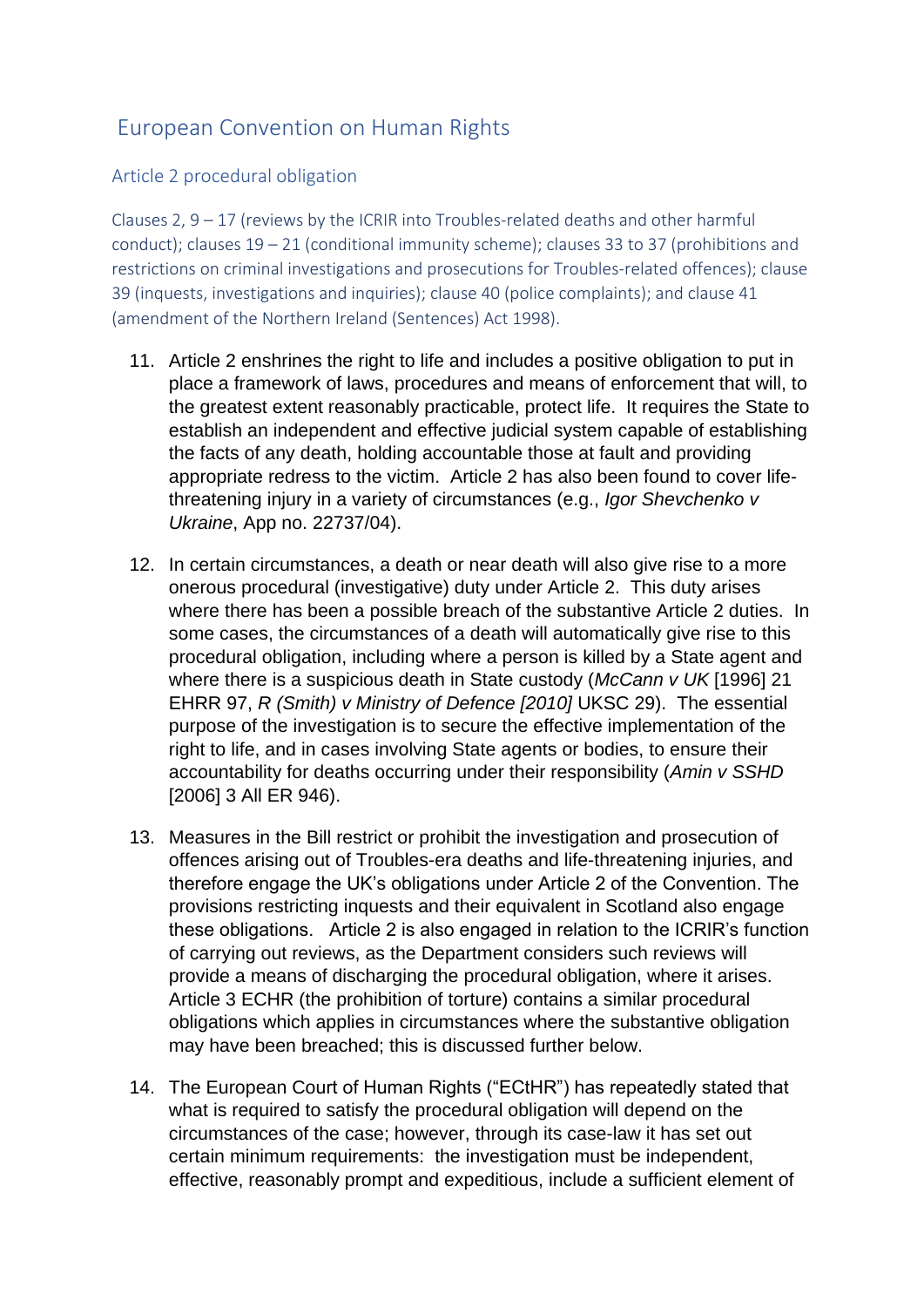public scrutiny, must adequately involve the next-of-kin, and it must be initiated by the State rather than solely dependent on being raised by the next-of-kin (*Jordan v United Kingdom* [2001] ECHR 327).

- 15. Where the investigation relates to a killing by State agents, in order for it to be effective it must be capable of leading to a determination of whether the force used was justified, ascertaining the circumstances in which the incident took place and any shortcomings in the operation of the regulatory system, and identifying those responsible and if appropriate leading to their punishment (*Öğur v. Turkey*, [GC] App no. 21954/93). In *Finucane [2019]* UKSC 7, the Supreme Court made clear that although the need for an effective investigation goes well beyond facilitating a prosecution, an Article 2 compliant inquiry involves providing the means where, if they can be, suspects are identified, and, if possible, brought to account. However, the ECtHR has previously expressly accepted that, where the procedural obligation arises, "the steps that it will be reasonable to take will vary considerably with the facts of the situation…the authorities are entitled to take into account the prospects of success of any prosecution" (*Brecknell v United Kingdom* (2008) 46 EHRR 42)).
- 16. The Article 2 procedural obligation does not specifically require that an inquest take place, although the domestic courts have acknowledged that an inquest is the means by which the State ordinarily discharges the obligation save where there is an intervening prosecution or other inquiry (*R (Middleton) v HM Coroner for West Somerset* [2004] UKHL 10). It has been found that alternative processes, including ad hoc inquiries which meet the ECHR's criteria, may be sufficient (*Ali Zaki Mousa v Secretary of State for Defence* [2013] EWHC 1412). The Supreme Court has also found that if for whatever reason an inquest is opened into a historic death (see below), the inquest must satisfy the requirements of the Article 2 procedural obligation (*McCaughey* [2011] 2 WLR 1279).
- 17. Unlike the Article 2 substantive obligations, the free-standing procedural obligation can, in theory, arise in relation to deaths which occurred before the United Kingdom's ratification of the Convention in 1953 (or, for the purposes of the application of the Human Rights Act 1998 ("HRA"), deaths which predate the entry into force of that legislation). The procedural obligation will not arise in all such historic cases. It will only arise where there is a new "plausible, or credible, allegation, piece of evidence or item of information relevant to the identification, and eventual prosecution or punishment of the perpetrator", and only where there is either a "genuine connection" between the event which resulted in the death and the "critical date", or, despite the absence of such a connection, the case nevertheless satisfies the "Convention values test".
- 18. In terms of the "genuine connection" requirement, for domestic (HRA) purposes the critical date is the entry into force of the HRA itself (2 October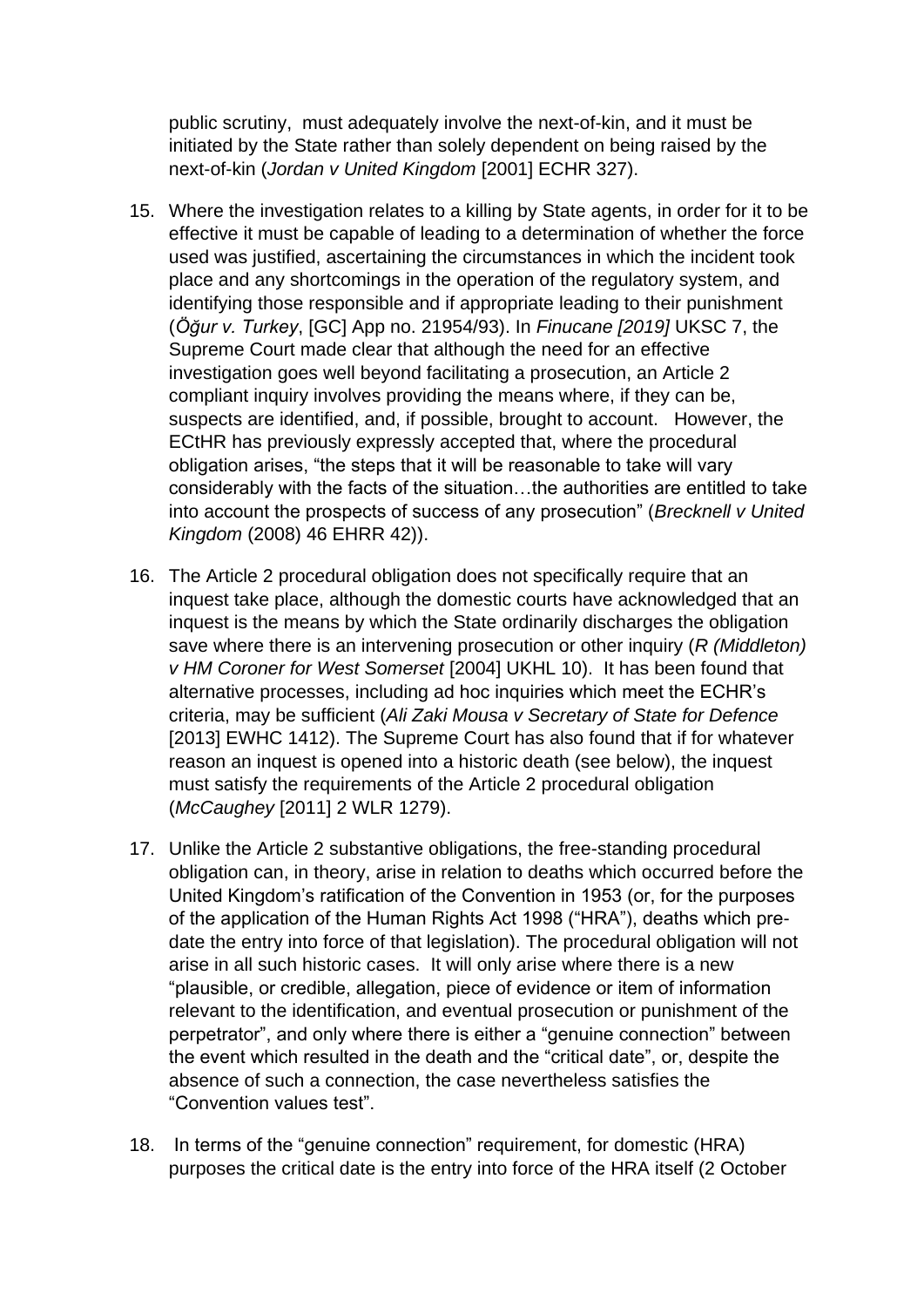2000). As a matter of the UK's international obligations under the Convention, the critical date is the date on which the individual right of petition under the Convention was recognised by the United Kingdom (14 January 1966) (*Chong v United Kingdom* (2019) 68 EHRR SE2)).

- 19. The requirement for a "genuine connection" comprises two elements: the temporal connection between the event and the critical date, and a condition that "much of the investigation into the death took place or ought to have taken place in the period following [the critical date]" (*Janowiec v Russia* (2014) 58 EHRR 30). The temporal connection is usually only satisfied where the event resulting in the death occurred no more than 10 years before the critical date.
- 20. Even where a genuine connection between the event and the critical date is absent, for example because the death occurred more than 10 years before that date, the procedural obligation may still arise if, exceptionally, the "Convention values test" is satisfied. This test is met where there is a need to ensure the real and effective protection of the guarantees and the underlying values of the Convention (*Janowiec*), an exceptionally high threshold that has never been met in a case before the ECtHR.
- 21. It follows from the above that a death which occurred during the Troubles (as defined in the Bill) is in principle capable of engaging the Article 2 procedural obligation, certainly as a matter of international law, and, depending on when the death occurred, for the purposes of the HRA as well. The effect of clauses 33-35 and 39 of this Bill is that there are historic deaths and conduct resulting in serious injury which could in principle trigger the Article 2 procedural obligation, but which may no longer be subject to a full criminal investigation, or result in prosecution or conviction, or be the subject of an inquest. That therefore raises the question of compatibility with Article 2.
- 22. The Department considers that, in those cases where the Article 2 procedural obligation arises and a police investigation or inquest is no longer available because of provisions of this Bill, the ICRIR will be capable of discharging that obligation, through the process of a review carried out under clauses 9 to 17, in a manner which complies with most of the requirements described above. Further the Department considers that the conditional immunity scheme established by clauses 19 to 21, under which immunity may be granted on a case-by-case basis in return for genuine cooperation by the applicant, can be justified as an exception to the requirement to punish those identified as being responsible for a death or life-threatening injury, as a proportionate means of achieving and facilitating truth recovery and reconciliation in Northern Ireland, taking into account current ECtHR case-law in relation to amnesties. These issues are discussed further below.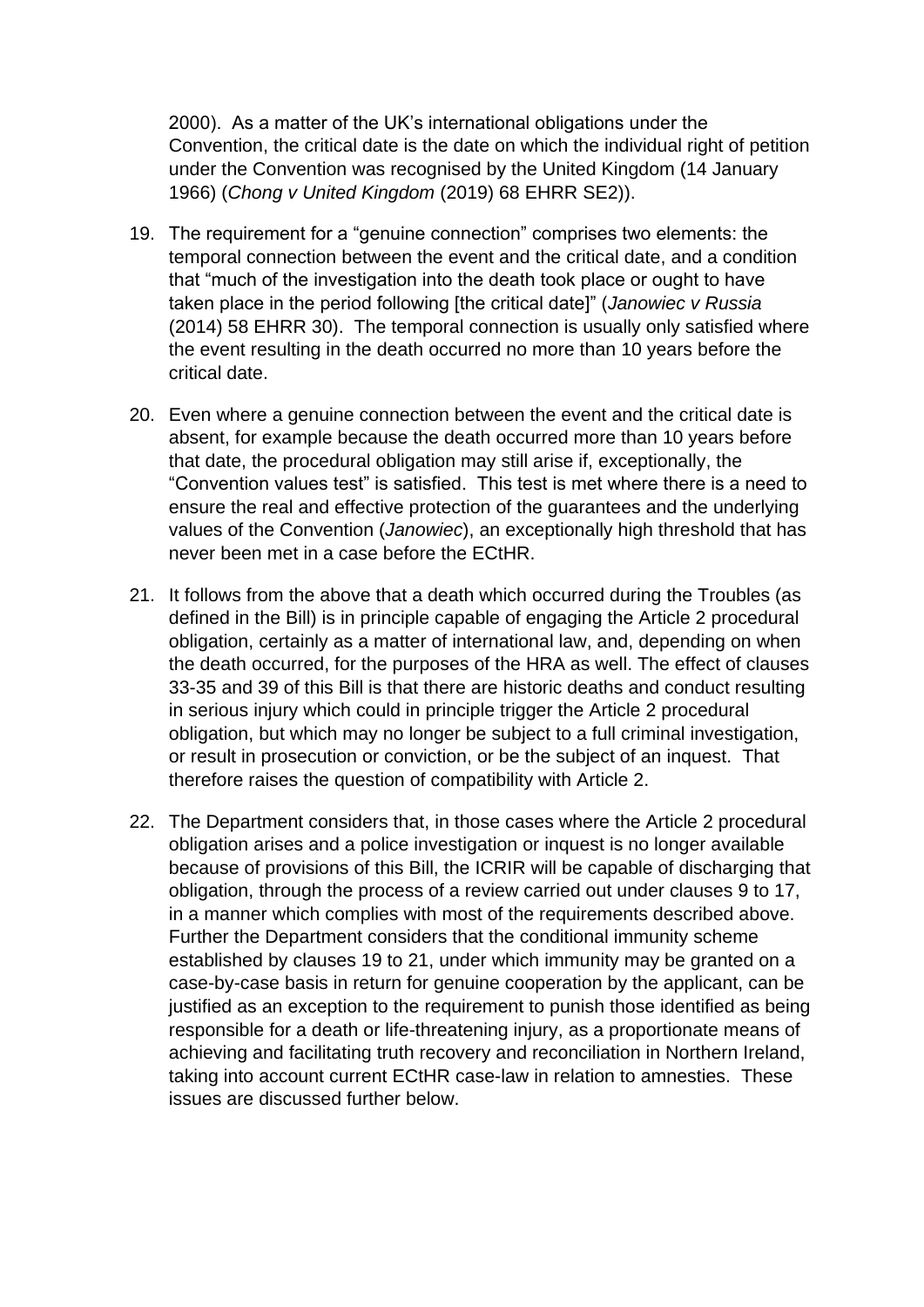#### *ICRIR reviews as means of discharging the Article 2 procedural obligation*

- 23. The ICRIR will be an independent statutory body headed by a panel of Commissioners appointed by the Secretary of State. Two Commissioners, the Chief Commissioner (who must be a current or former member of the judiciary) and the Commissioner for Investigations, are identified in the Bill. There are to be a further 1-3 additional Commissioners.
- 24. The ICRIR will be required to carry out reviews of deaths and other harmful conduct forming part of the Troubles, when requested to do so (clause 2(4)(a) and (b)). In relation to deaths, those who can make a request are any family member, the Secretary of State, the Attorney and Advocate General for Northern Ireland or a Coroner with conduct of an ongoing inquest (clause 9). Equivalent provision is made for relevant office holders in Scotland and in England & Wales. In relation to other harmful conduct, victims of specified serious injuries may request a review, or the Secretary of State may request a review in any case (clause 10). The person requesting a review will be able to pose particular questions that they want to be answered when making their request (clause 11(1)). In addition, the ICRIR may open a review in response to a request for immunity (see further below) where the conduct in respect of which immunity is sought is within its remit, if there is no review ongoing in relation to the same matter (clause 12). Requests may be made until the end of the fifth year of the ICRIR's period of operation.
- 25. The purpose of granting the Secretary of State the power to request a review in any circumstances is to ensure that in any case where the procedural obligation arises under Article 2 ECHR, a review can be triggered in order to discharge that obligation. It is also intended that, in general, this power will only be exercised when the procedural obligation arises and a review has not otherwise been requested. The Secretary of State will consider whether that obligation arises in appropriate cases.
- 26. In order to ensure its reviews are effective, the ICRIR's Commissioner for Investigations will be given the powers and privileges of a constable anywhere in the UK. The Commissioner will be able to confer, through designation, all or some of these powers on individual officers of the ICRIR (clause 6). Such powers may be exercised in relation to any of the functions of the ICRIR, except the function of producing the historical record.
- 27. State authorities throughout the UK, including Government departments, devolved bodies, the police and the intelligence agencies will be under a legal duty to provide full disclosure to the ICRIR, as may be reasonably required in connection with its functions (clause 5).
- 28. The Commissioner for Investigations will also have the power to issue a notice requiring the recipient to provide documents and written or oral statements, in connection with the exercise of the review function. These powers are in similar terms to those conferred on coroners in inquest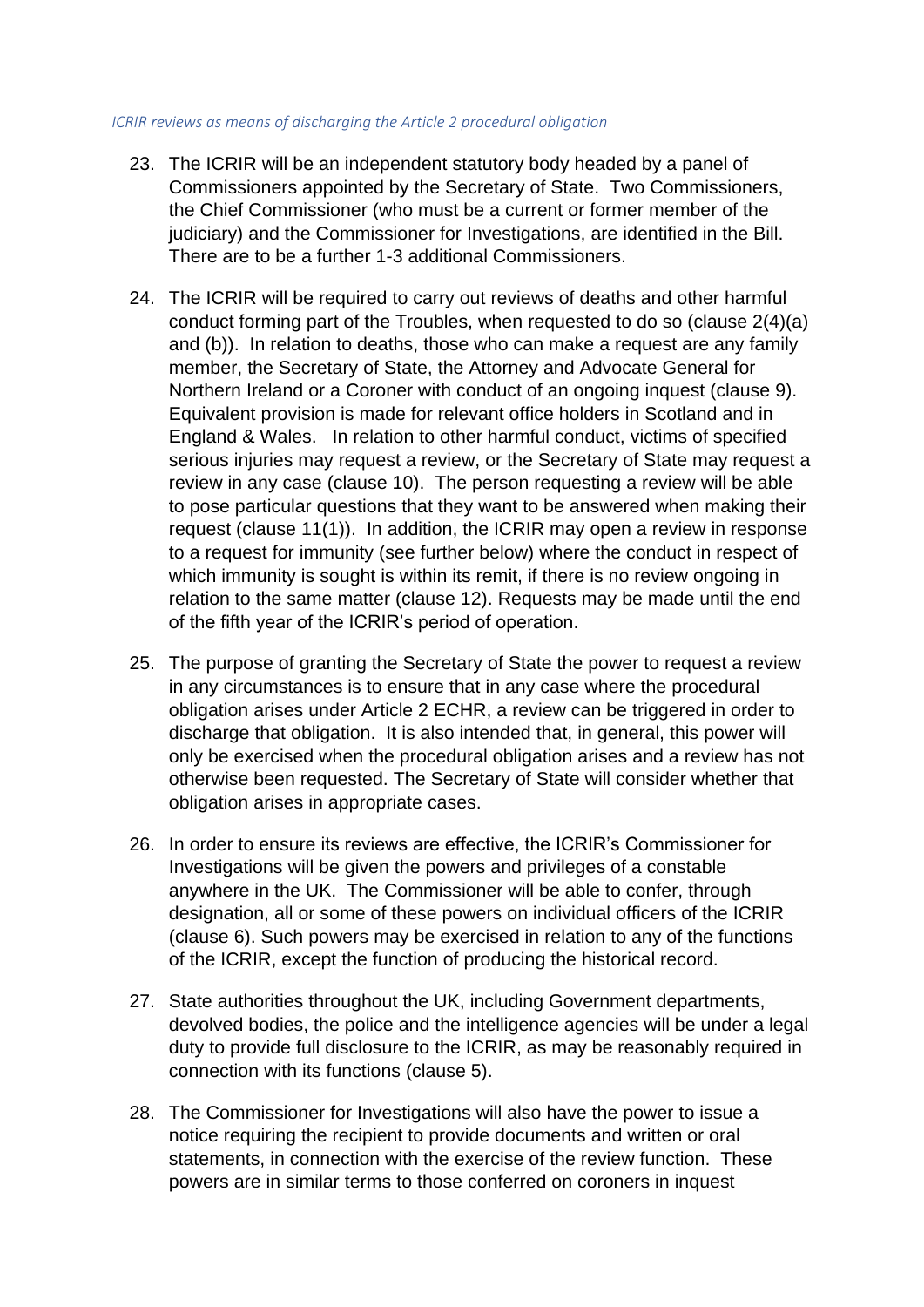proceedings, with the sanction for non-compliance being a financial penalty (clause 14 and Schedule 4).

- 29. The ICRIR will be required to write a report following any review, which, where the review is carried out following a request, will be published unless and to the extent that publication would be contrary to the ICRIR's overarching duties under clause 4. Where the ICRIR exercises its discretion to conduct a review in response to a request for immunity from prosecution, it will have a discretion to publish is report and, when deciding whether to do so, must consider the views of family members and victims. Prior to finalisation of the report and publication, drafts will be sent to the person who requested the review, close family members or victims, and any individual who is criticised in the report. Any representations that they make on the content of the draft report will be taken into account by the Chief Commissioner, including when deciding whether to remove material from the final report where to do so would be in the public interest (clause 15(8)).
- 30. The Department therefore considers that the ICRIR will be able to carry out investigations which are compliant with key aspects of the Article 2 procedural obligation. It will be independent and effective, with the ability to utilise full police powers to investigate suspects, and to refer them for consideration for prosecution in cases where immunity is not granted under the conditional immunity scheme. Its reports will be made public, with the possibility of accountability for perpetrators including State actors. The ICRIR's investigations will fully involve the next of kin, and the ability of the Secretary of State and other holders of public office to request a review means that the initiation of an investigation does not wholly depend on the next of kin making a request. (While the investigation can no longer be said to be "prompt" in relation to the original event, that would be the case for any contemporary investigation of a Troubles-related incident.) It is intended that the ICRIR will be resourced to carry out reviews swiftly, with the Secretary of State carrying out a review of the ICRIR's performance of its functions after three years of operation.
- 31. In many of the cases that will be referred to the ICRIR, there will already have been some historic investigation of the event. This may be capable of constituting a component of an effective investigation in any given case. The ICRIR will also be under a duty not to duplicate any aspect of a previous historic investigation unless it considers it to be necessary. It is recognised that many historic investigations were not effective for the purposes of Article 2, as the courts have found on a number of occasions. There is no intention to prohibit such investigations from being re-examined. However, there are more recent investigations into Troubles-related events conducted by external police forces (such as Operation Kenova), which have been conducted according to modern policing practices and rigorous standards of independence and impartiality. It is not considered to be an effective use of State resources for the ICRIR to re-investigate matters covered by these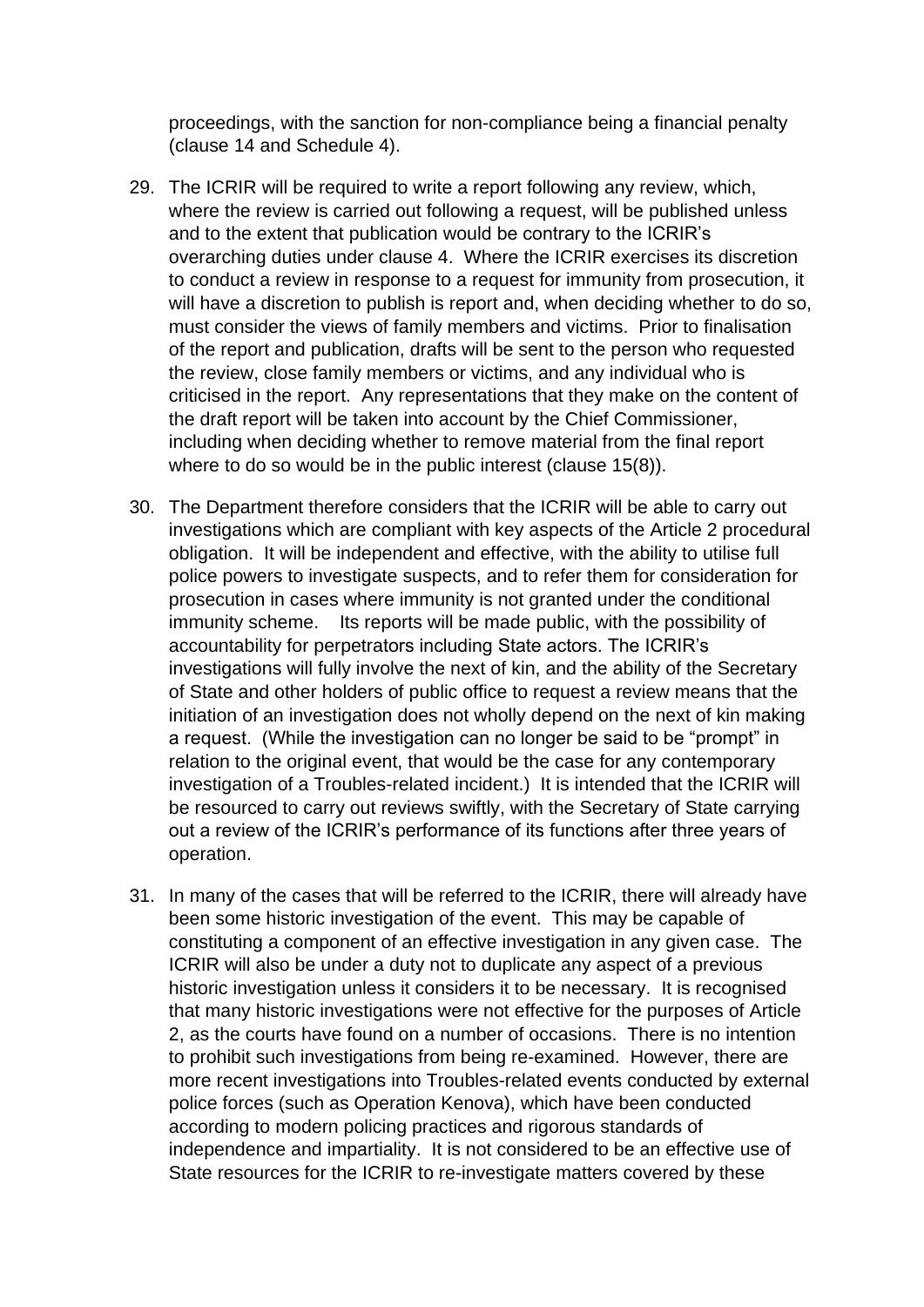investigations, among others. The ICRIR will therefore be able to take a view on the circumstances in which duplication of a previous investigation is necessary. There is no appeal mechanism provided for this decision but it would in principle (like all the ICRIR's decisions) be subject to judicial review, and as a public authority under the HRA the ICRIR would of course be required to exercise this discretion compatibly with the Convention rights.

#### *The conditional immunity scheme*

- 32. The ICRIR will also have a separate function of considering applications for immunity from prosecution under a conditional immunity scheme (clauses 18 – 21). This is conceptually separate from its investigative function of carrying out reviews, although it will run in parallel and in practice the two will overlap. The ICRIR will have the discretion to carry out a review in relation to (the subject matter of) an application for immunity (clause 12). The Commissioner for Investigations must have regard to any application for immunity that has been made in connection with a death or serious injury when deciding what steps are necessary in carrying out a review into the same matter (clause 13(5)). This might for example include conducting further investigations into the matters covered by account given by the applicant.
- 33. Applications for immunity from prosecution will be considered by a panel ("the immunity requests panel") chaired by the Chief Commissioner (who will be a serving or former member of the judiciary) and two members with at least 10 years' legal experience (clause 21).
- 34. The immunity requests panel is required to grant immunity from prosecution where it is satisfied that each of three conditions are met (clause 18(1)).
- 35. The first condition is that a valid request for immunity from prosecution has been made, bringing in certain procedural requirements (clause 18(2)). Clause 19 deals with procedural matters and contains a power for the Secretary of State to make rules about the procedure for making applications for immunity and for dealing with requests. A review for immunity is not valid if not made in accordance with any such rules, or in accordance with any other procedural requirements determined by the ICRIR itself. Applications made after the end of that period are only permitted in cases where ICRIR is already conducting a review into the relevant incident. This is intended to ensure that those who want to come forward do so promptly, but in practice the Department envisages that the majority of applications for immunity will be made in the context of pre-existing reviews in any event.
- 36. Individuals who are subject to ongoing prosecution, or hold a conviction, are specifically prohibited from applying for immunity in respect of the conduct for which they are being prosecuted or in relation to which they were convicted. An ongoing prosecution is one where a decision to prosecute has already been taken. These restrictions are intended to avoid interference with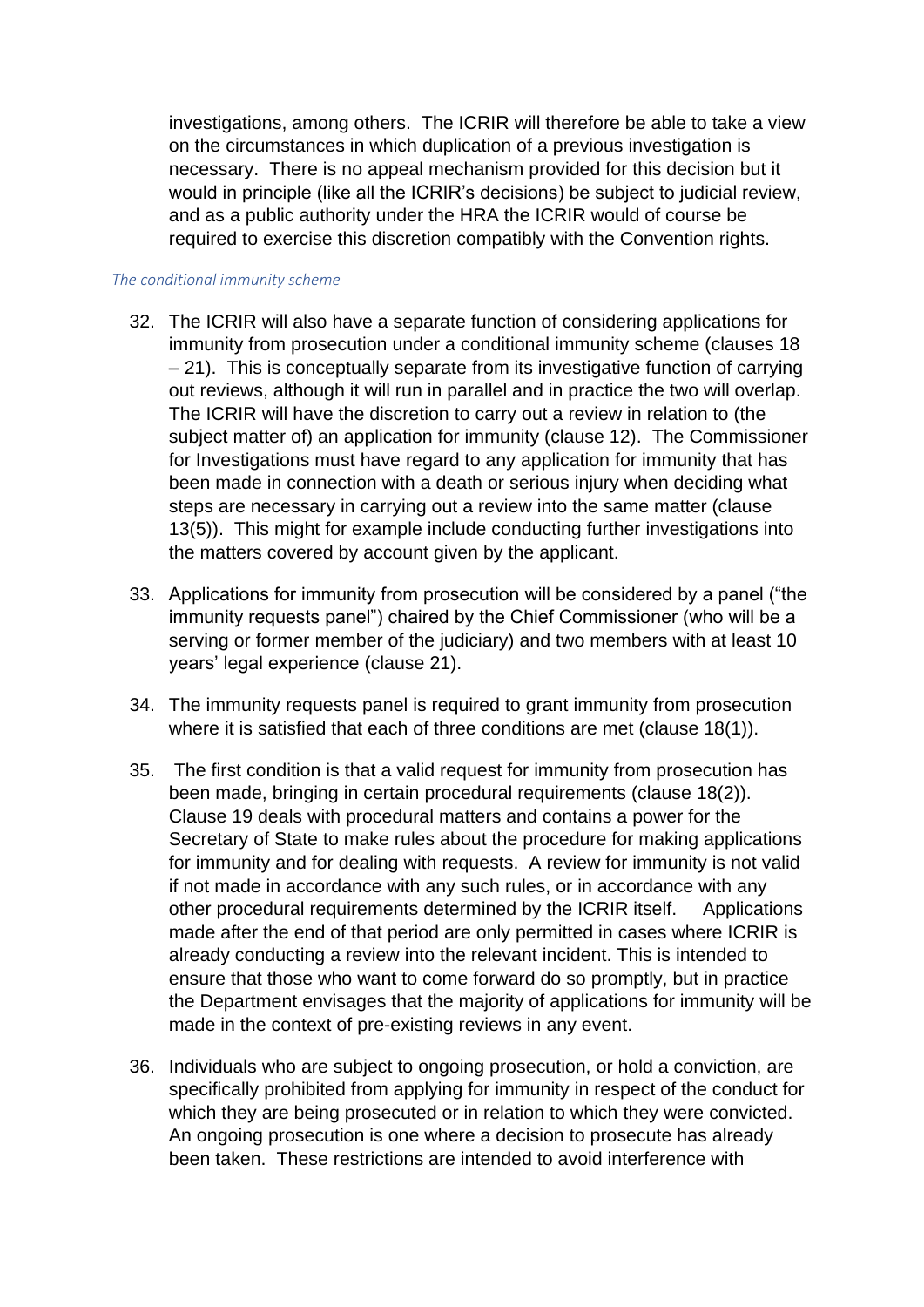ongoing criminal cases or the enforcement of sentences already imposed on convicted persons.

- 37. Under the second condition (clause 18(3)), the immunity requests panel must be satisfied that the applicant has provided an account of his or her involvement in conduct forming part of the Troubles which is true to the best of his or her knowledge and belief. An account for these purposes can consist of or include information provided previously by that person, for example in an earlier investigation by a different body. The Secretary of State has a power to give guidance about the application of each of the conditions under the test (clause 20(7). The immunity panel must take account of that guidance when determining applications.
- 38. Under the third condition (clause 18(5), the immunity requests panel must be satisfied that the applicant's account discloses conduct which would tend to expose him or her to (criminal) investigation or prosecution for at least one "serious or connected" Troubles-related offence. This condition is intended to ensure that immunity is only granted to individuals who are genuinely at risk of criminal liability on the basis of the information they provide, a restriction which is important to the justification of the grant of immunity as a tool for recovering information which might not otherwise have been volunteered, for the purposes of aiding truth recovery and reconciliation.
- 39. In terms of the scope of offences for which immunity can be granted, "Serious" offences are defined in clause 1 as offences which cause death or serious physical or mental harm (as also defined). "Connected" is defined in the same provision as relating to or otherwise connected with such offences, and in particular, offences are connected when they form part of the same event. Offences which are Troubles-related but not "serious" or "connected" are outside the scope of the scheme and instead are subject to a total prohibition on investigation and prosecution by clauses 33 and 36. The reason for this approach is to prioritise the investigation and information recovery of "serious" events, i.e. those which have resulted in death or serious injury, also being those in which the procedural obligation under Article 2 may potentially arise.)
- 40. The Department considers that, given the passage of time, it is only these events in which there is now real value in gathering information and finding answers for the surviving victims and family members. As the conditional immunity scheme is designed as a tool to generate information recovery, the availability of immunity should logically be linked to the investigation of those events. The inclusion of "connected offences" (for example, possession of a firearm) is designed to assist information recovery as in some cases, it is more likely that persons committing less serious offences as part of an event causing death or serious harm will come forward to provide information. This information may be critical in providing answers for victims and families or leads for further investigations.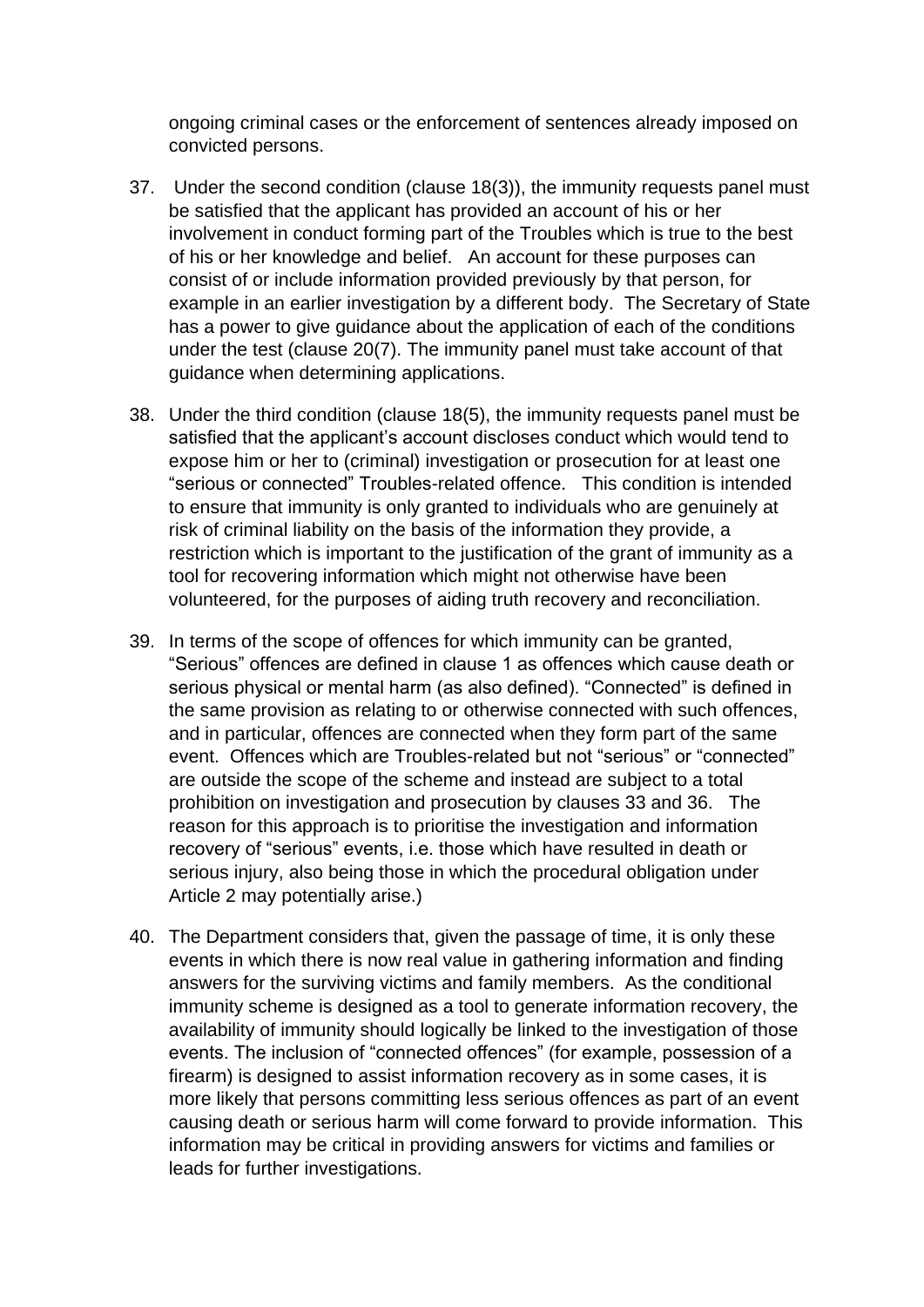- 41. The panel must grant a person immunity from prosecution for all those serious or connected troubles-related offences which they consider the facts disclosed in the person's account would expose that person to a risk of investigation or prosecution for. The grant must either specify all the offences, specify a description of offences framed by reference to the person's disclosed conduct, or be a combination of both. This discretion is intended to ensure the panel can articulate the grant of immunity clearly. Immunity cannot be revoked once granted. Decisions on immunity will be amenable to judicial review. The effect of a grant of immunity is that no criminal enforcement action may be taken in relation to the serious or connected Troubles-related offences for which immunity was granted (clause 34).
- 42. In order for the conditional immunity scheme to be workable and to encourage participants to be open and frank, clause 7(3) creates restrictions when it comes to the use of material provided by an applicant in future criminal proceedings, regardless of the outcome of the immunity application. Under these restrictions, statements made by the applicant as part of the application cannot be used against them in criminal proceedings, nor may the prosecution rely on any other evidence obtained directly or indirectly as a result of those statements.

#### *Strasbourg case-law on amnesties*

- 43. The ECtHR has articulated a general opposition to reconciliation-linked amnesties, broadly based on the principle that immunity hinders investigation and leads to impunity. It has repeatedly found amnesties granted in favour of the security forces to be in breach of Articles 2 and 3 ECHR (*Margus v Croatia* (2016) 62 EHRR 17). In the context of an amnesty law in Mauritania which applied only to members of the armed forces and security services, the Court found in *Ould Dah v France* (2013) 56 EHRR SE17 that "an amnesty is generally incompatible with the duty incumbent on the states to investigate such acts". It recognised that a conflict can arise between the need to prosecute criminals and a country's determination to promote reconciliation in society; but in that case, there had been no reconciliation process put in place. The amnesty therefore undermined Article 2. The Court's case-law applies not only to blanket amnesties, but to those granted on the facts of individual cases (*Margus*). It is therefore applicable in principle to the model of conditional immunity that is being proposed in this Bill.
- 44. There does however appear to be scope for exception to the general principle, although its scope and limits are not fully worked out in the case law.
- 45. In *Tarbuk v Croatia* (Application no. 31360/10, Judgment 11 December 2012), the Strasbourg Court stated: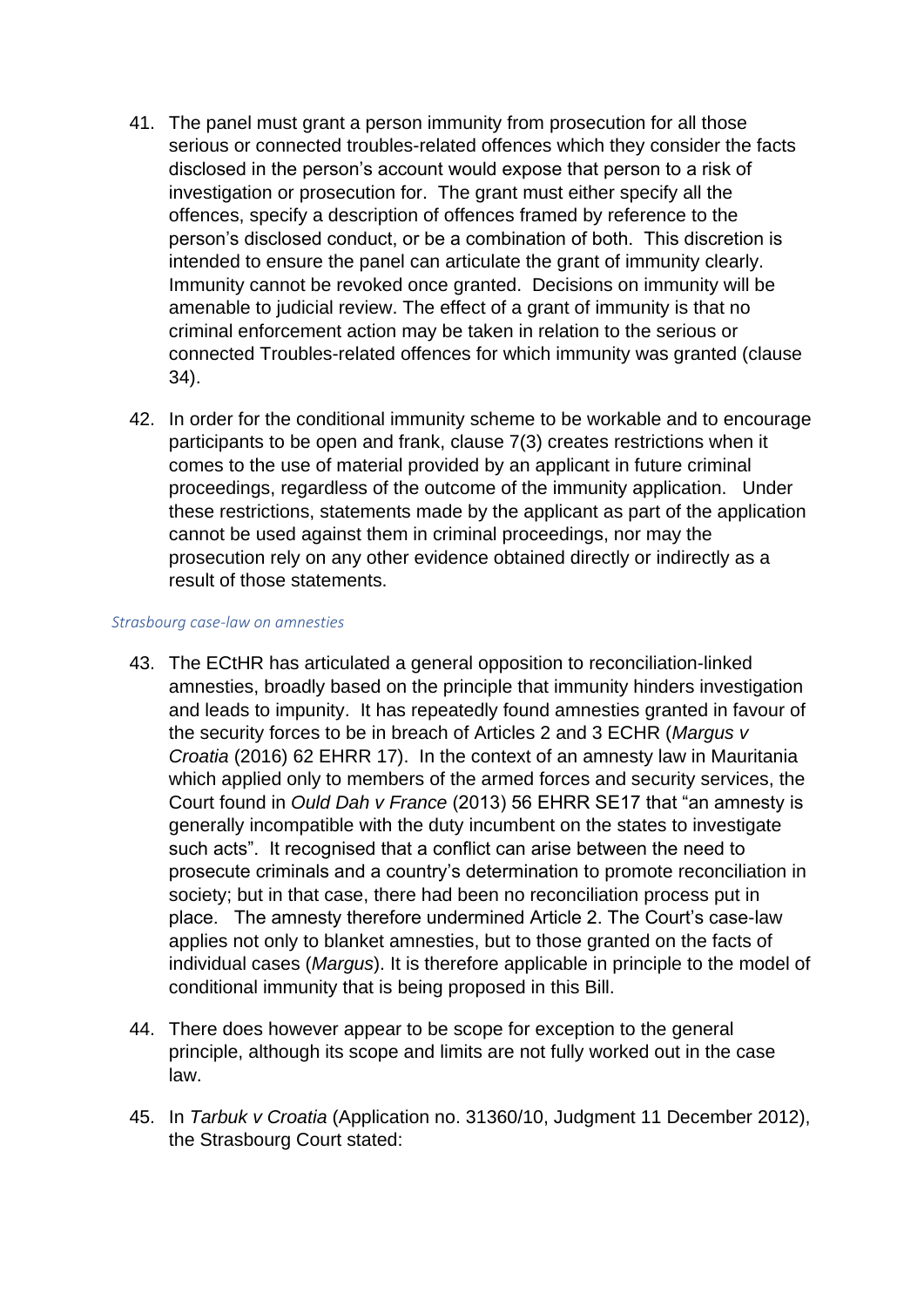"*even in such fundamental areas of the protection of human rights as the right to life, the State is justified in enacting, in the context of its criminal policy, any amnesty laws it might consider necessary, with the proviso that a balance is maintained between the legitimate interests of the State and the interests of individual members of the public".*

- 46. This statement was made in the context of a case where the applicant claimed that, because he had been arrested, placed in pre-trial detention and subsequently been the subject of an amnesty, he was entitled to compensation for his detention. It is therefore perhaps unsurprising that in the context of that case, the Court appeared to endorse a broad test. In that case the ECtHR also endorsed a previous admissibility decision in a case (*Dujardin v France* (Application No.: 16734/90, Decision 2 September 1991) where the French authorities had adopted a general amnesty on granting independence to New Caledonia. The amnesty prevented criminal proceedings being instituted against the killers of police officers there, and was found to be of an "entirely exceptional character… adopted in the context of a process designed to resolve conflicts between the various communities of the islands".
- 47. The ECtHR has countenanced the possibility of an amnesty being compatible with Article 2 in some particular circumstances, including where a reconciliation process is in existence (*Margus*). It is therefore an open question as to whether the Court would find an amnesty to be compatible with the Article 2 procedural obligation where there are alternative procedures that allow for investigation, information recovery and reconciliation.

#### *The South Africa Truth and Reconciliation Commission*

- 48. Perhaps the most well-known conditional immunity scheme is the one operated by the Amnesty Committee of the South Africa Truth and Reconciliation Commission ('TRC), established under the Promotion of National Unity and Reconciliation Act 1995 passed during the transition from the Apartheid system to democracy in that country. Under that legislation, the Amnesty Committee was empowered to grant amnesty in respect of "any act associated with a political objective committed in the course of the conflicts of the past" occurring within a prescribed time period", provided procedural requirements were met and that the applicant had made a "full disclosure of all relevant facts".
- 49. The Commission came into operation on 15 December 1995 and the first application for amnesty was submitted on 1 January 1996. The Committee, which was based in Cape Town, met for the first time in February 1996. In excess of 7000 applications were received before the deadline of 30 September 1997, and the Commission completed its work at the end of May 2001. Of the 7,116 applications for amnesty, 1,167 were granted.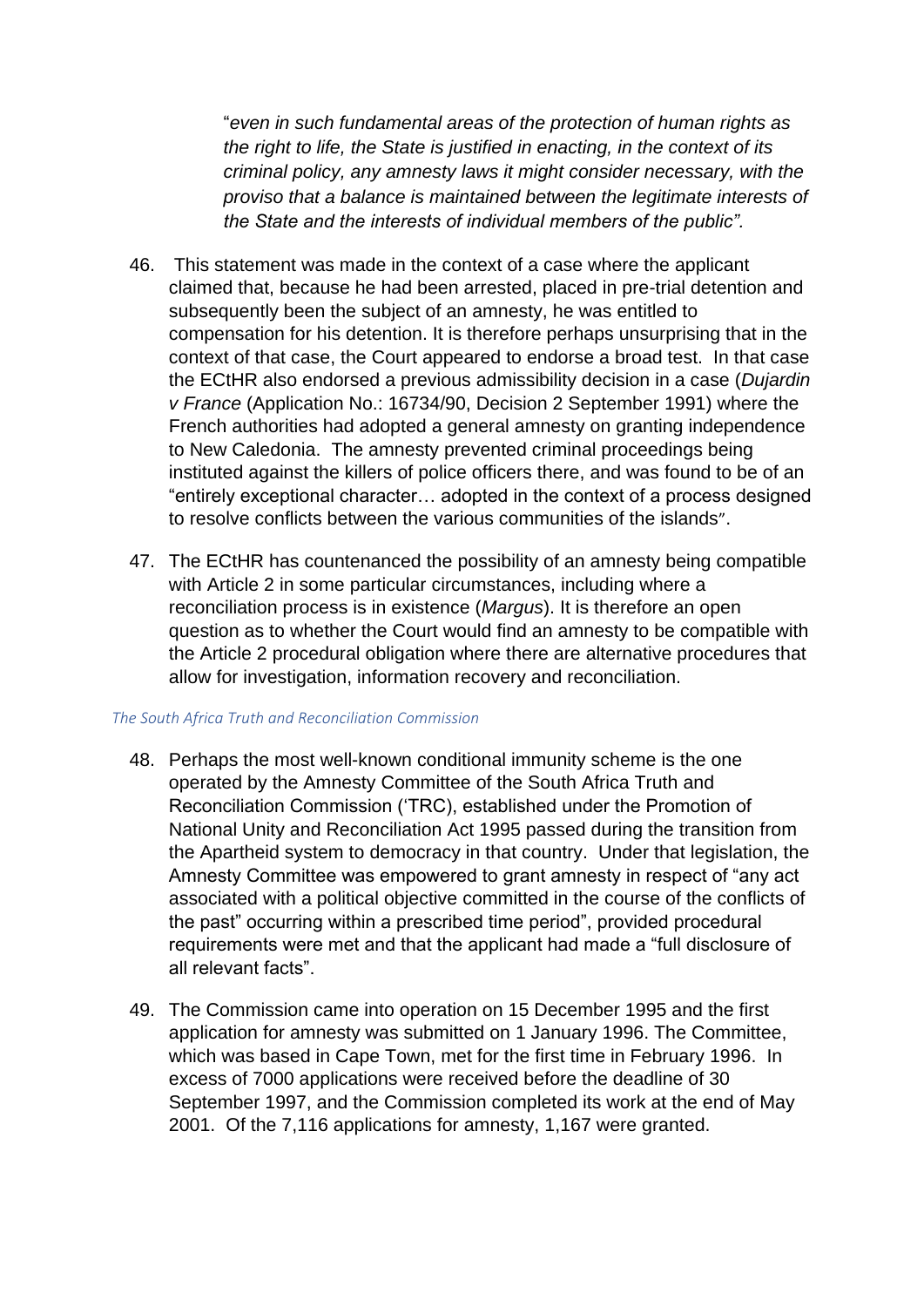- 50. The 1995 Act provided no guidance on the interpretation of the "full disclosure of all relevant facts" requirement. In practice, although there was no legal burden of proof, the onus rested on the applicant to satisfy the Committee that a full and complete disclosure of all relevant facts had been made . Although the Commission was not a judicial body and applied no formal system of precedent, it is tolerably clear from the available materials that, in general, the Committee treated the requirement of full disclosure as a requirement for truthful disclosure, and that the civil rather than the criminal standard was of proof was applied. Despite the requirement for "full" disclosure, in cases where the applicant had a lack of or incorrect recollection of events, the application might be granted where the applicant admitted to general involvement in the event and accepted the evidence of others as to his or her particular involvement in an incident. In other cases amnesty might be granted where unsatisfactory elements of the applicant's evidence were attributable to a genuine inability to recall past events (for example due to the passage of time) rather than deliberate lies.
- 51. Unlike the conditional immunity scheme provided for in the Bill, the South African scheme did not include a general legal moratorium on criminal investigations and prosecutions in cases where amnesty might have been available but where an application had not been determined. In individual cases, where an application had been made, the Commission would request the postponement of criminal proceedings pending determination of the application. However, in practice it appears that for cases where amnesty was potentially available, criminal investigations and prosecutions were not progressed during the period from the end of Apartheid until 2003.

#### *Northern Ireland precedents*

- 52. There are precedents for post-conflict amnesties in Northern Ireland.
- 53. The Northern Ireland Arms Decommissioning Act 1997 expressly provided for an "amnesty" in section 4. This provides that: "No proceedings shall be brought for an offence listed in the Schedule to this Act in respect of anything done in accordance with a decommissioning scheme." The beneficiaries of this amnesty were those who held arms and munitions unlawfully, so no State actor could benefit from it in respect of acts committed in the course of their duty. Section 5 of this Act provides that weapons or munitions recovered as a result of decommissioning could not be forensically tested nor was such material or information derived from it admissible in criminal proceedings.
- 54. The early release of prisoners pursuant to Northern Ireland (Sentences) Act 1998 was an "amnesty-like" measure directed to reconciliation, underpinned by commitments in the Belfast/Good Friday Agreement. (Parallel legislation was enacted in Ireland in the Criminal Justice (Release of Prisoners) Act 1998.)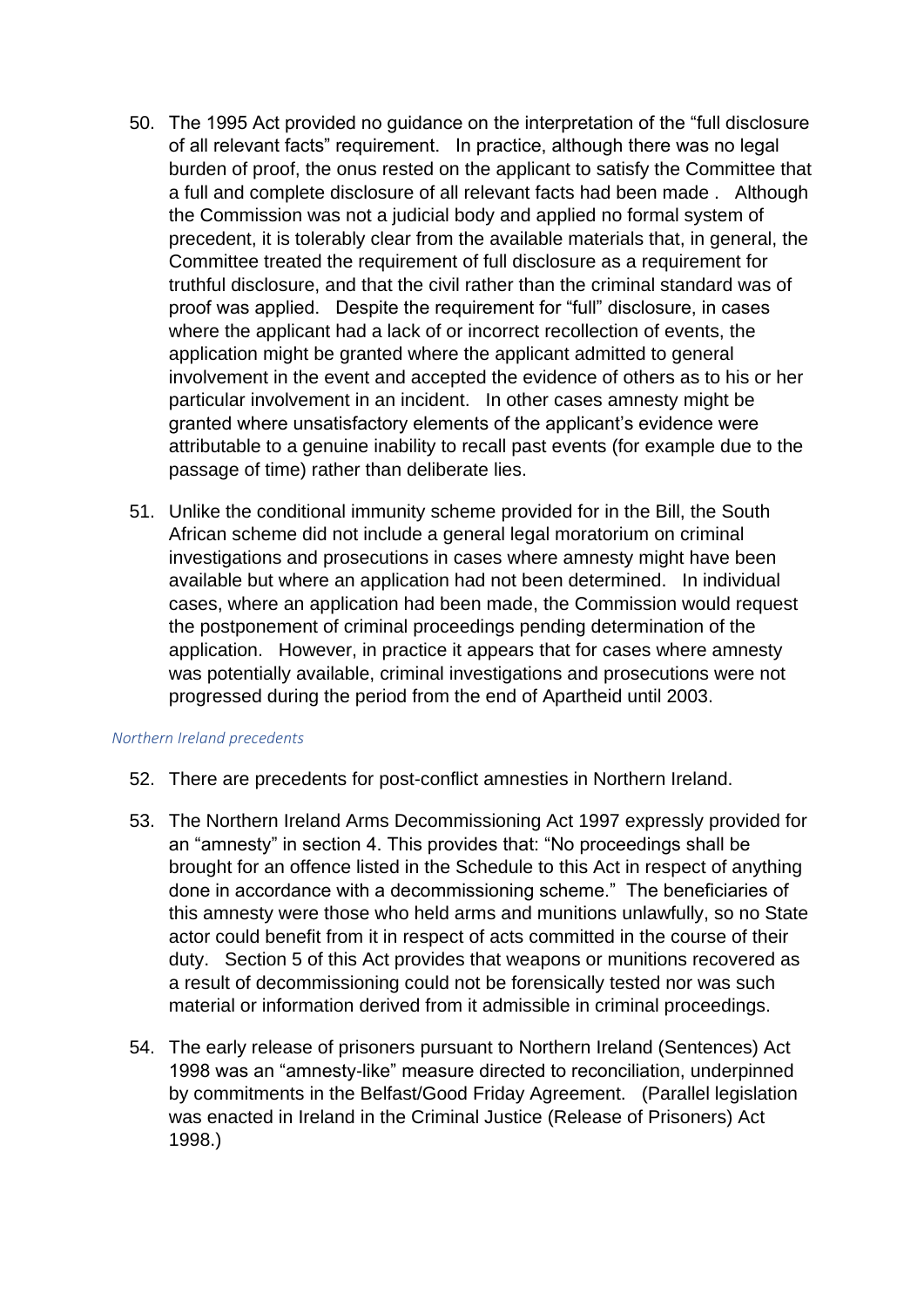55. The Northern Ireland (Location of Victims' Remains) Act 1999 made provision for immunity from prosecution for those who provided evidence to the Independent Commission on the Location of Victims Remains (ICLVR). Section 3 of this Act provided an immunity in relation to evidence arising from an engagement with the Commission. Section 4 provided that forensic testing could only be carried out for the purposes of identification. This form of immunity from prosecution was applicable, in practice, only to those involved in paramilitary kidnapping and murder; State actors did not benefit from it. The ICVLR has successfully delivered answers and closure for the families involved in its cases, although as its caseload has been very small it is difficult to make an assessment of its impact on wider reconciliation.

#### *Article 2 compatibility*

- 56. The Department considers that the package of measures in the Bill relating to immunity from prosecution and restrictions and prohibitions on criminal investigations, prosecutions, inquests and the investigation of police complaints, when taken together with the new body's functions and powers in relation to the investigation of deaths and other harmful conduct, is compatible with Article 2. The package, which is directed at seeking information recovery to address outstanding concerns about past events, supported by reconciliation measures, is very different to the types of amnesties which have been found by the ECtHR to fall foul of Article 2. As explained above, there is some support for the concept of amnesties in ECtHR jurisprudence, which recognises that the use of an amnesty can further the objective of reconciliation. Reconciliation can provide a means of furthering the objective of Article 2 in the context of bringing a permanent end to sectarian conflict, particularly where there are parallel mechanisms for investigation and information recovery.
- 57. These proposals are not a one-sided measure which benefit only State agents. The definition of the Troubles in clause 1 of the Bill ensures that immunity-related measures apply equally to State actions and paramilitary activity (on all sides). Of the 3600 people killed during the conflict in Northern Ireland, 360 have been attributed to the security forces, around 2000 to Republican paramilitaries and around 1000 to loyalist paramilitaries. The potential beneficiaries of these measures come from all sides of the conflict.
- 58. The Department's view is that for the ICRIR to conduct successful information recovery investigations, which will in turn significantly aid reconciliation in the long term, it is essential for the possibility of a prosecution outcome to be restricted to those who fail to participate effectively in the truth recovery process. Individuals will be more likely to come forward, and to provide genuine cooperation, where it would lead to the removal of the threat of prosecution for conduct forming part of the Troubles. The cooperation of key actors is essential to finding answers for victims and families so that they can achieve some form of closure, which is essential to reconciliation.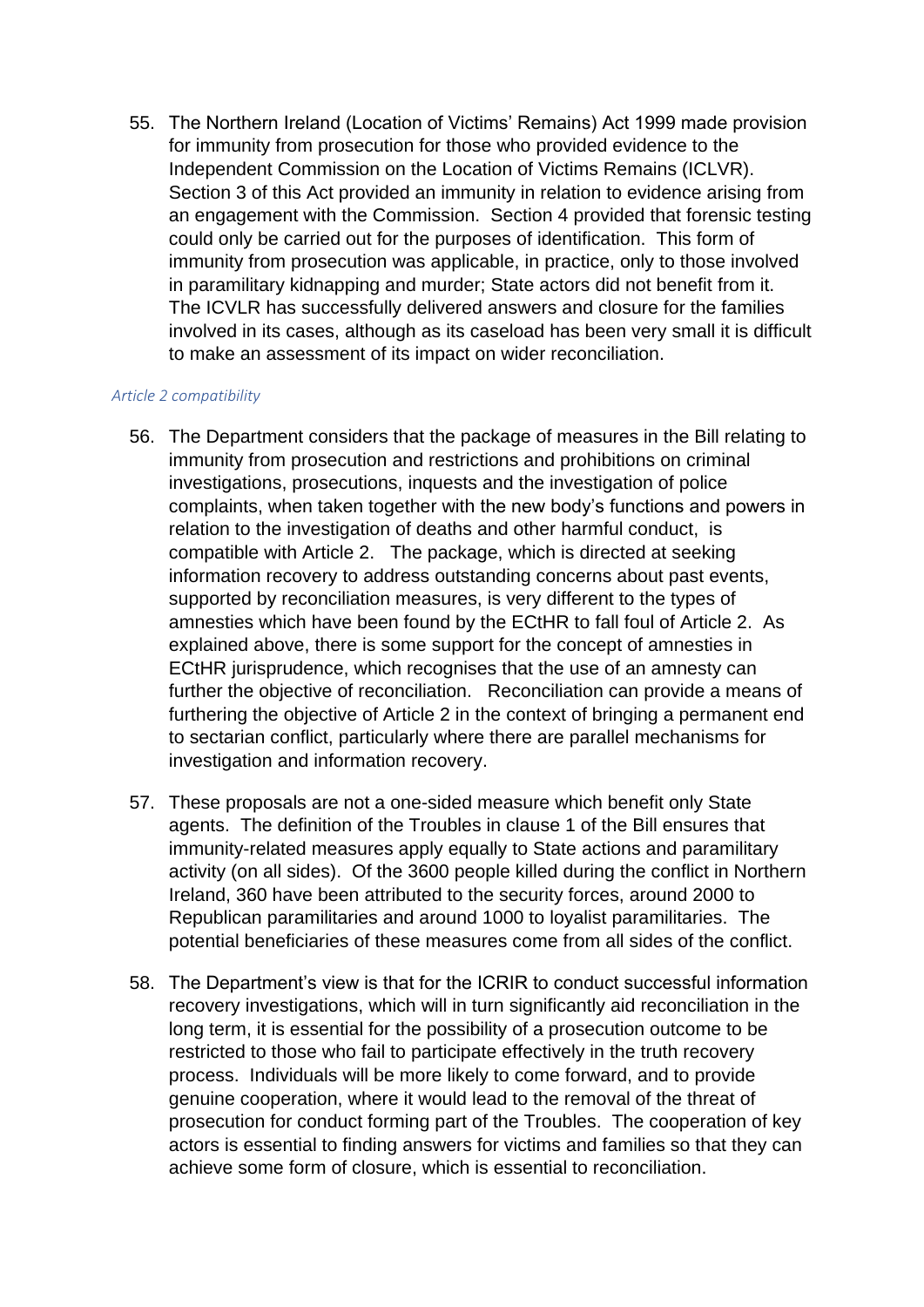- 59. Almost twenty-five years on since the Belfast/Good Friday Agreement, the issues relating to the investigation of the past continue to be divisive. The security threat from dissident republican groups remains "substantial", which means that an attack is likely; this necessarily includes the risk of fatal attacks. The Department believes that ongoing adversarial legal proceedings of all types relating to the Troubles feed a persistent public narrative focussed on past tensions and divisive positions. This in turn serves the interests of those who seek to continue violent conflict and hinders real reconciliation. There is a strong public interest in moving away from adversarial legal proceedings as the unsystematic mechanism for investigating the past, to a more purpose-built and accessible model which is focussed on victims' and families' needs and supports them through the process. The measures restricting or prohibiting certain types of legal proceedings, combined with a new conditional immunity scheme which provides a genuine opportunity for individuals to come forward and tell their story in exchange for immunity, is considered to be the best way to address these issues in a proportionate manner while taking into account the views of multiple diverse interests.
- 60. Further, a coherent statutory scheme involving prohibitions and restrictions on legal proceedings, a conditional immunity scheme and a new framework for investigations will create a structure based on the rule of law for investigating and resolving these historic issues. The current arrangements for doing so amount to ad hoc prosecution decisions and civil and inquest proceedings, which are beset with lack of resources, endemic delay, collapse of prosecutions and persistent legal challenges, the combination of which results in a lack of cases being successfully carried through to a conclusion, without the collateral benefits of information recovery associated with this statutory model.
- 61. Previous and current methods of investigating events arising from the Troubles have been dogged with controversy and allegations of State bias. The Historical Enquiries Team (HET) within the Police Service of Northern Ireland (PSNI), which ran from 2005 to 2013, completed reviews into 1625 cases relating to 2051 deaths before it was disbanded. A report in 2013 by HM Inspectorate of Constabulary found that the HET was not conforming to current policing standards and that its policy of treating State cases differently to non-State cases, based on a misinterpretation of the law, meant that some State cases were reviewed with less rigour. It concluded that the HET's approach to cases involving State involvement was inconsistent with Article 2 ECHR. Subsequently, the Legacy Investigation Branch (LIB) of PSNI was established, but a legal challenge has claimed that its work is not independent for the purposes of Article 2 ECHR. Although in that case the Supreme Court ultimately determined that it had not been established that the LIB was not capable of conducting an investigation with practical independence, the lengthy projected timescales for the LIB's work requires a change in approach.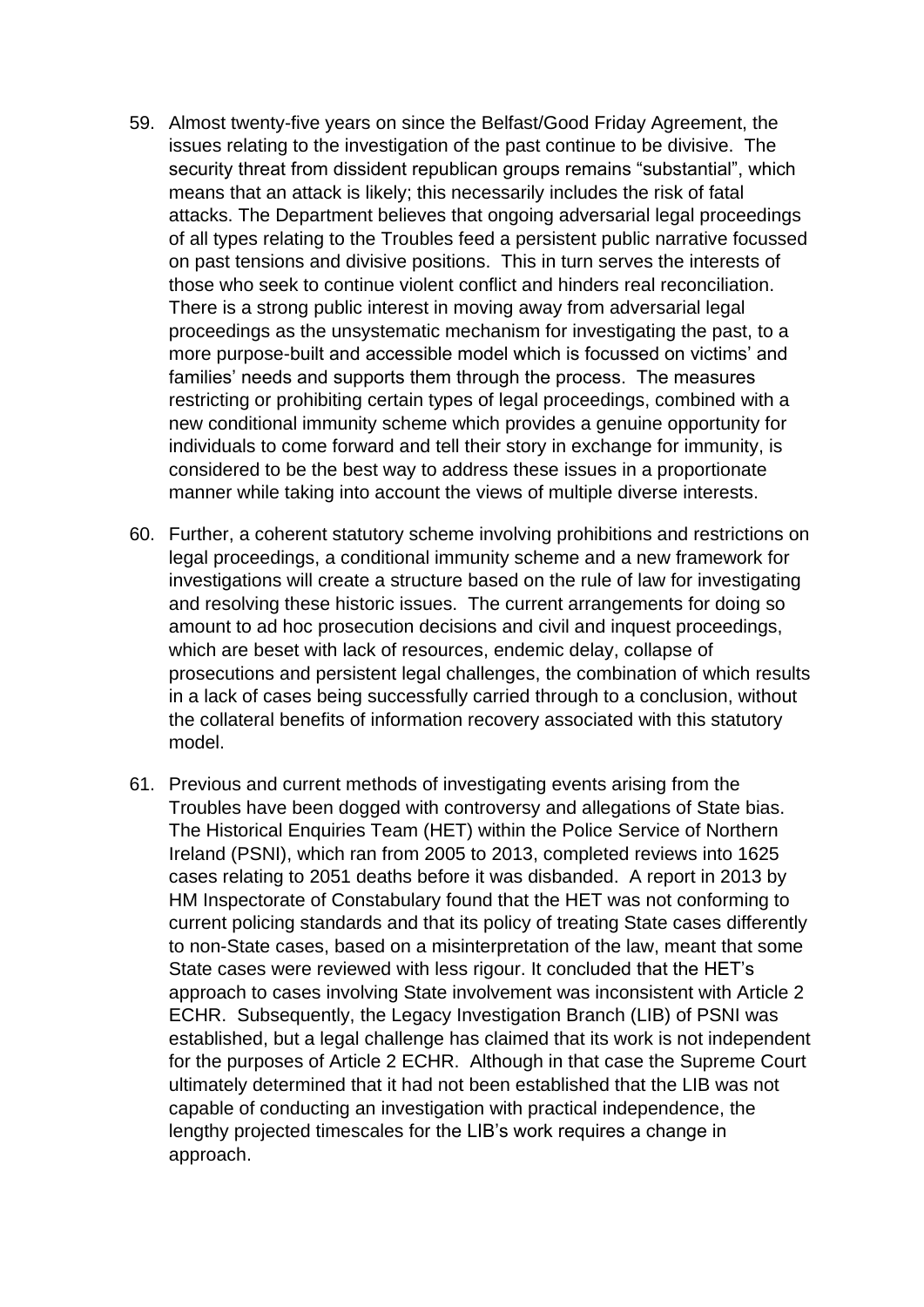- 62. As explained further above, the ICRIR will have the independence, structure and powers necessary to enable it to thoroughly investigate allegations of all kinds, including the most controversial cases in which allegations of State collusion have been made. These include policing powers, the power to compel written and oral testimony and documents, and the right to receive full disclosure from a range of UK-wide State bodies, including classified information.
- 63. The option to prosecute any individual for a serious or connected Troublesrelated offence who does not provide a truthful account of their conduct clearly remains open. If the ICRIR is not satisfied that an individual has given an account that is true to the best of their knowledge and belief, it must refuse immunity. It can continue to investigate the individual using the full range of police powers and, where it considers there is evidence that an offence has been committed, refer the matter to prosecutors.

#### Clause 40 (Police complaints)

- 64. This clause amends the Police (Northern Ireland) Act 1998 with the effect that the investigation of police complaints relating to conduct forming part of the Troubles is prohibited. The limited case-law of the ECtHR and domestic courts on the topic indicates that, depending on the circumstances, a police misconduct investigation or disciplinary proceedings may serve in part to discharge the State's procedural obligation under Article 2.
- 65. The main domestic authority, *Birks (No.2)* [2018] ICR 1400 (§49), involved circumstances where both an inquest and an effective criminal investigation had been carried out, and the question before the court was whether display proceedings were necessary in addition, in order to meet the requirements of Article 2. In that case the High Court found that Article 2 did not require the pursuit of misconduct proceedings against a police officer where there had been an inquest and a criminal investigation, and no challenge was made to the adequacy of the criminal investigation or the decision not to prosecute. The Court's conclusion is supported by the ECtHR judgment in Da *Silva v UK (2016) 63 EHRR 12* (§286) which concerned the shooting dead by police officers of Jean Charles de Menezes. The Strasbourg Court, after holding that an effective criminal investigation had been carried out despite decisions not to prosecute the individual officers involved, concluded it was "not necessary [for the Court] to consider the role of private prosecutions or disciplinary proceedings in fulfilling the state's procedural obligations under art.2 of the Convention".
- 66. The case-law emphasises that the Article 2 procedural obligation is one of means rather than result, it being for the State to determine how that obligation is satisfied in any particular case. The High Court in *Birks* (§65), commenting on part of the judgment of the Divisional Court in *R (Long) v Secretary of State for Defence* [2014] HRLR 20, stated that "the Divisional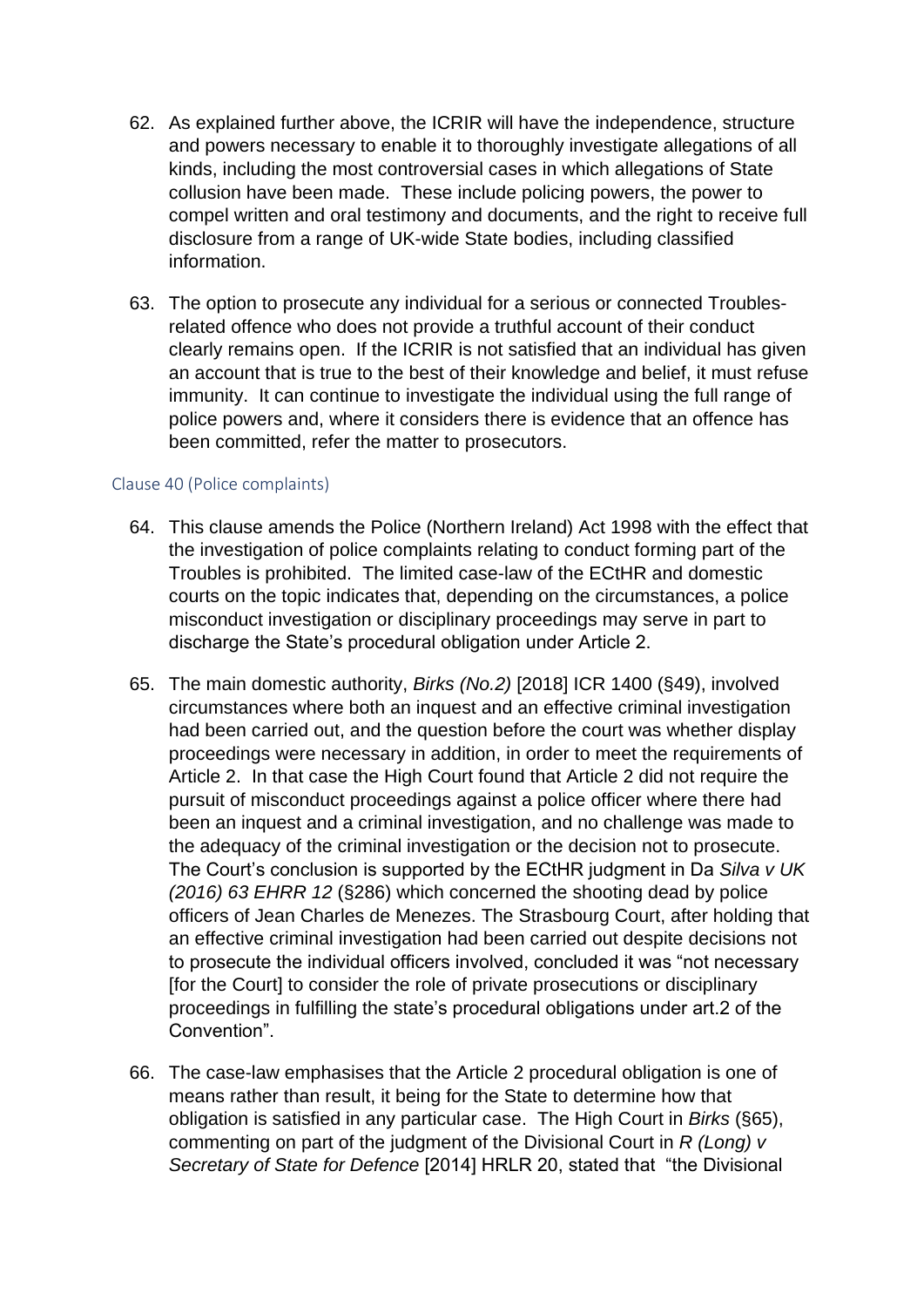Court was not finding that disciplinary action is always a necessary element of the satisfaction of the obligation imposed on the state by Article 2… it was instead holding that the state must make provision for disciplinary proceedings if they are the appropriate means of satisfying the procedural obligation in a given case. Where for example, no criminal investigation was conducted and civil proceedings do not provide proper scrutiny of the circumstances, disciplinary proceedings may well be required."

67. Even if it is accepted that, in principle, police disciplinary proceedings may sometimes be required in order to satisfy the Article 2 procedural requirement, the Department does not consider the prohibition created by clause 40 to materially affect the question of whether the proposals, taken as a whole, are compatible with the Article 2. Conduct by police officers during the Troubles which caused death or serious injury will still be subject to investigation, through the ICRIR review process, and criminal proceedings will still be possible in those individual cases where immunity from prosecution is not granted. The Department's position on the compatibility of the conditional immunity scheme with Article 2 is set out above.

#### Clause 41 (Release of prisoners)

68. Clause 41 introduces Schedule 11, which amends the Northern Ireland (Sentences Act) 1998 as described above, in particular by reducing to zero the minimum amount of time a person convicted of a relevant offence must spend serving their sentence before being eligible for release on licence. In *Duran v Turkey* ([2008] ECHR 289), the ECtHR found a breach of Article 2 in circumstances where prison officers who beat a detainee to death never served their sentences due to legislation which suspended them. However, because Schedule 11 forms part of a wider package of reconciliation measures and can be presented as an extension of a scheme that was an integral part of the Belfast/Good Friday Agreement, the Department considers that the amendments made by the Schedule are compatible with the Article 2 procedural obligation.

## Article 3 Procedural obligation

Clauses 2,  $9 - 17$  (reviews by the ICRIR into Troubles-related deaths and other harmful conduct); clauses  $19 - 21$  (conditional immunity scheme); clauses 33 to 37 (prohibitions and restrictions on criminal investigations and prosecutions for Troubles-related offences); clause 39 (inquests, investigations and inquiries); clause 40 (police complaints); and clause 41 (amendment of the Northern Ireland (Sentences) Act 1998).

69. Article 3 ECHR establishes the right not to be subjected to torture, inhuman or degrading treatment or punishment. A procedural obligation very similar to that which arises under Article 2 and discussed above has been established by ECHR and domestic case-law to arise under Article 3. Although not relevant to the restrictions on inquest proceedings or prosecutions for deaths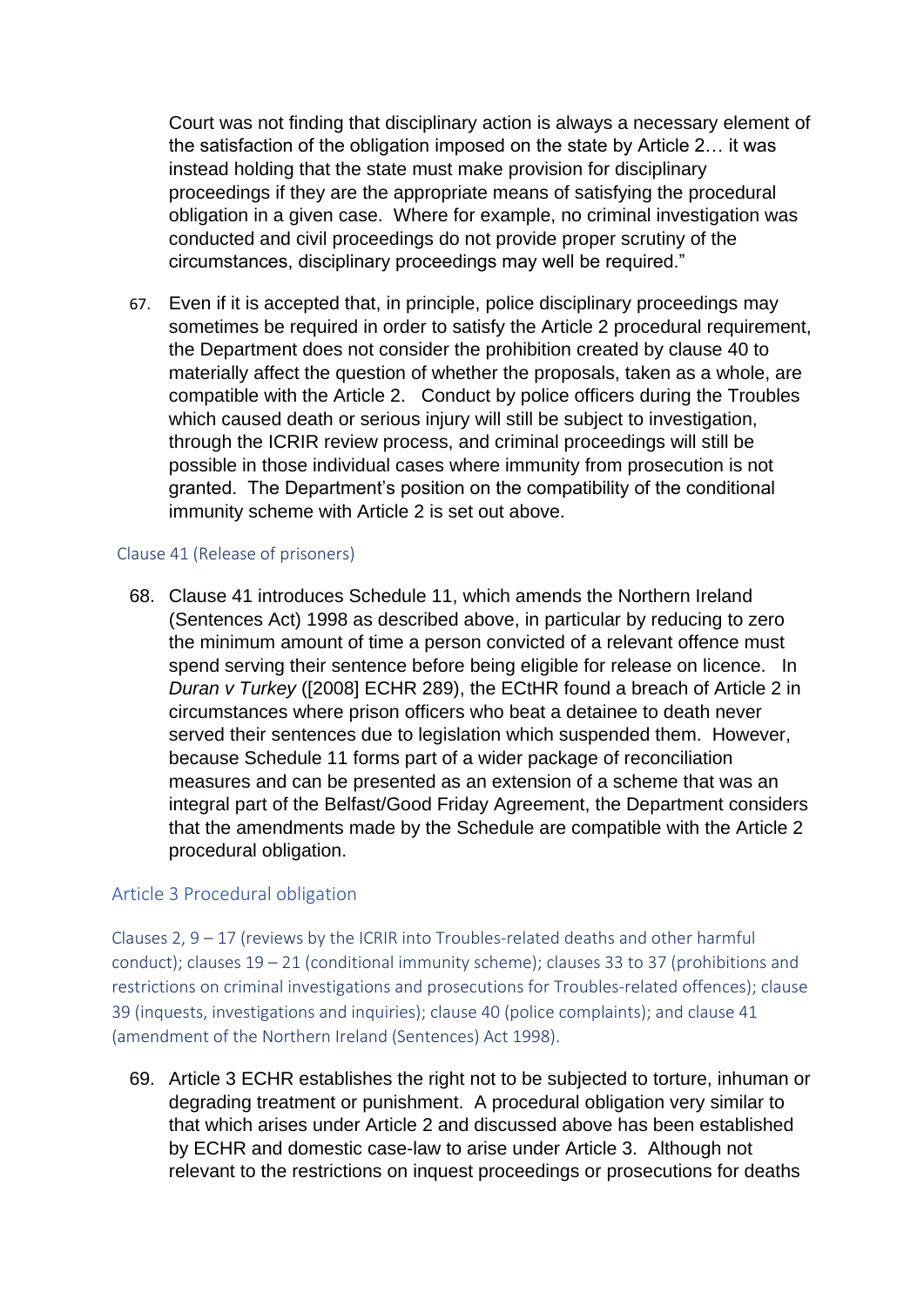arising out of conduct forming part of the Troubles, Article 3 is relevant to the conditional immunity scheme in relation to prosecutions for injuries or treatment which would fall under Article 3. It is therefore also relevant to the ability of a victim, and/or the Secretary of State, to request a review into the circumstances of such injuries or other circumstances.

70. The department considers these clauses to be compatible with the Article 3 procedural obligation for the same reasons given above in relation to the equivalent obligation under Article 2.

## Article 6

Clause 7 (admissibility of material in criminal proceedings)

#### Clause 14 (power to require the provision of information), Schedule 4

- 71. Clause 14 gives the ICRIR the power to issue notices requiring a person to provide the body with information in connection with the exercise of its review function. The information a person may be required to provide includes documents and other physical evidence under that person's control, and written statements. A person may also be required to attend at a given time and place and provide information orally. Where a person fails to comply with a notice the ICRIR has the power to issue a civil (financial) penalty under Schedule 4.
- 72. The power to impose a financial penalty for failing to comply with a notice raises the question of compatibility with Article 6(1), and with Article 1, Protocol 1, which is discussed separately below. The aim of the power to impose a financial penalty is to encourage cooperation with the evidencegathering process carried out by the ICRIR in furtherance of its review and reporting function. The Department does not consider that the financial penalty proposed amounts to a criminal sanction. In any event, as the House of Lords said in *R v G [2008]* 3 All ER 1071, the focus of Article 6 of the ECHR is not on the content of the criminal or civil law but on ensuring access to a fair procedure to determine liability.
- 73. The Department considers that the proposed scheme is compatible with Article 6 because there is a defence of reasonable excuse for failure to comply with the notice; the level of penalty will be flexible and can reflect the circumstances surrounding failure to comply; the level of penalty is not excessive (it may not exceed £1000); there will be a right to object to the decision; and there will be an independent right of appeal to a civil court against both the imposition of the penalty and the level of the penalty. The statutory appeal will operate as a re-hearing of the ICRIR's decision.
- 74. The powers under clause 14 could be used to compel written or oral testimony, which could include self-incriminating statements. Accordingly, the clause engages rights under Article 6(1) and (3)(c) ECHR, as part of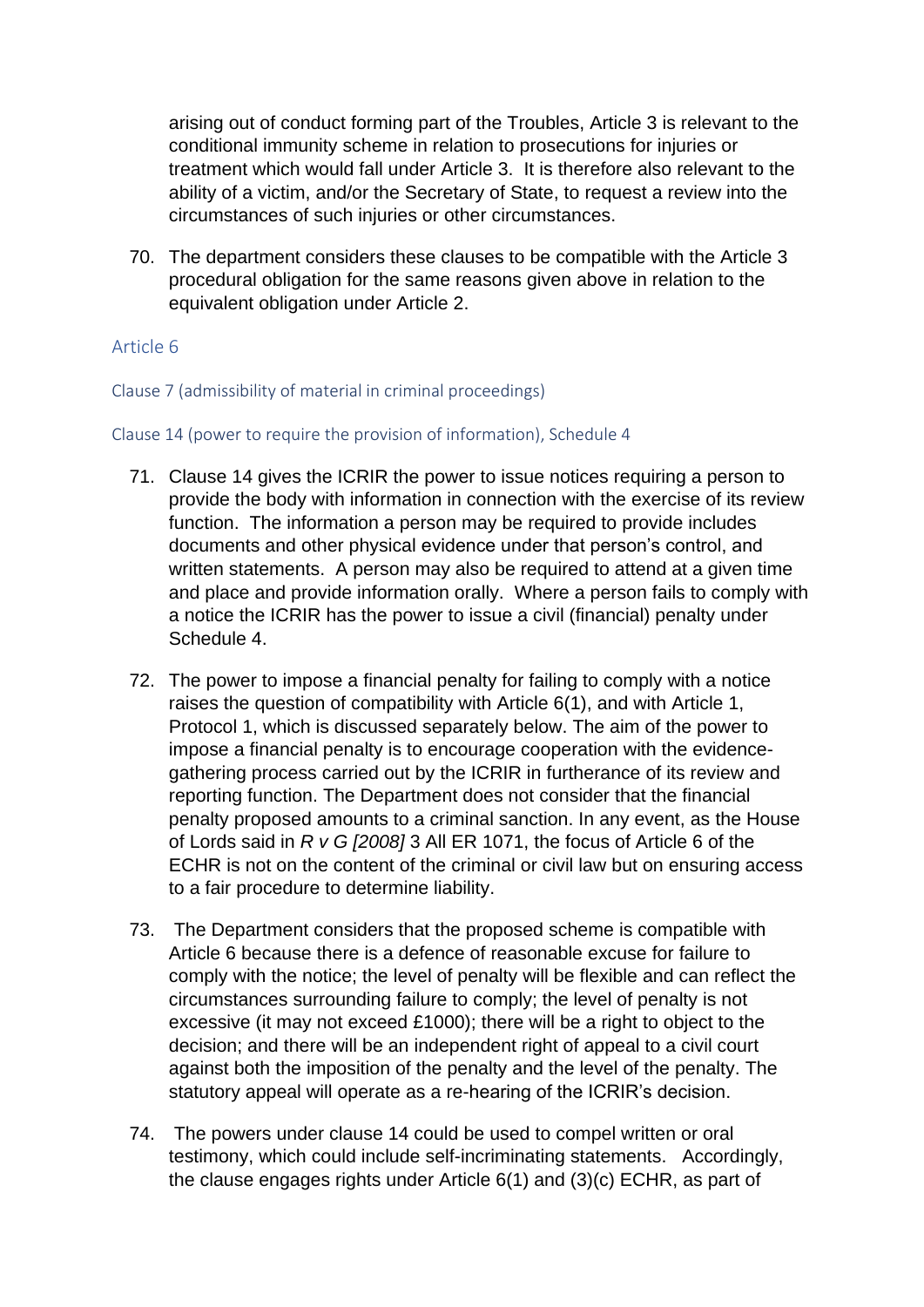which the right against self-incrimination in criminal proceedings is regarded by the Strasbourg Court as implicit (see e.g. *Saunders v United Kingdom* (1997) 23 EHRR; *Volaw* (2019) [UKPC] 29).

- 75. In order to safeguard this right, and rather than create a carve-out which would exempt someone from having to provide self-incriminating information in response to a notice served under clause 14, clause 7(2) creates a restriction prohibiting the use of information obtained from a person using the clause 14 power against that person in criminal proceedings. This is modelled on similar provision elsewhere. It should be noted that the protection provided by clause 7(2) is broader than that which is arguably required for compatibility with Article 6 ECHR, in that it applies to all material obtained using the clause 14 power, including pre-existing documents, and applies in respect of any criminal proceedings against the person concerned. However, its purpose is not simply to ensure compatibility with Article 6 but also to avoid the chilling effect, in terms of a person's willingness to be frank and open about the past, which might otherwise occur if the protection was significantly narrower.
- 76. The prohibition created by clause 7(2) only applies to use against the defendant in criminal proceedings, and therefore it does not interfere with the use of exculpatory material by the defence, including in any application or proceedings seeking to overturn a conviction. Subsections (3) and (4) of the same clause create further restrictions on the admissibly of certain categories of information obtained by ICRIR in criminal proceedings, subject to certain exceptions. These restrictions do not give rise to ECHR Article 6 issues, noting that in no circumstances do the provisions restrict the use of material by the defendant in criminal proceedings.

## Clause 38 (Tort, delict and fatal accidents)

- 77. Clause 38 of the Bill prohibits Troubles-related civil actions founded on tort, delict, the Fatal Accidents (Northern Ireland) Order 1977, Fatal Accidents Act 1976 and equivalent causes of actions under foreign law from being brought after commencement. Claims filed between the Bill's first reading and the date of commencement, except those where final judgment has been delivered before that date, will also be prohibited from continuing. Claims filed before the Bill's first reading will not be affected by the prohibition, which will apply to proceedings in Northern Ireland, England, Wales and Scotland. Where a claim is brought arguably in contravention of the prohibition, it will be for the court hearing the case to determine whether the prohibition applies.
- 78. Article 6(1) confers on individuals a right to submit disputes as to their civil rights and obligations for determination by a court or tribunal. The ECtHR has held that the right of access to a court is an inherent aspect of the safeguards enshrined in Article 6 and is related to the principles of the rule of law and the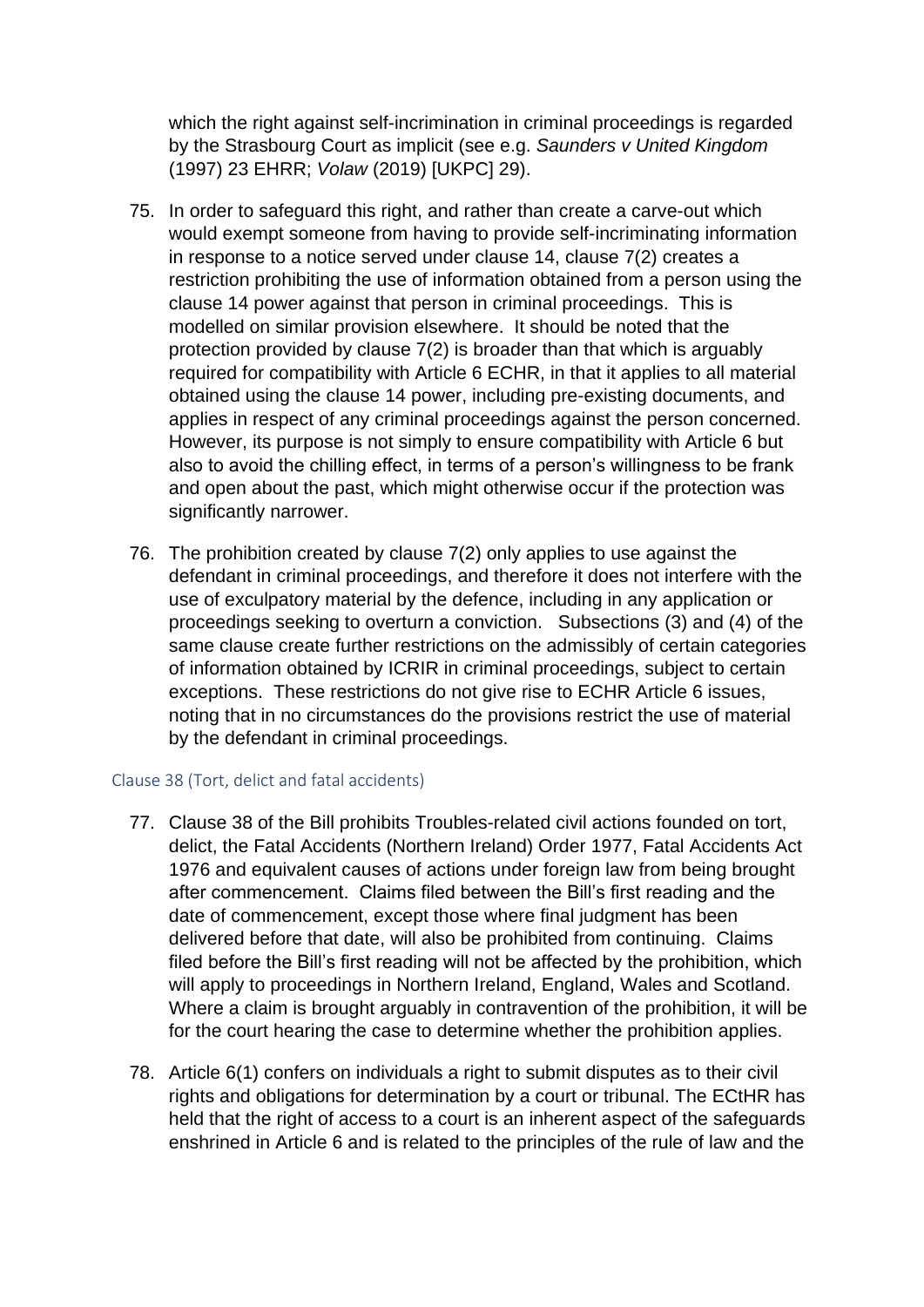avoidance of arbitrary power which underlie the ECHR (see *Golder v UK* (1975) 1 EHRR 524).

- 79. The right of access is not absolute. It may be subject to restrictions, but those restrictions:
	- a. must not restrict or reduce the access left to the individual in such a way or to such an extent that the very essence of the right is impaired; and
	- b. must pursue a legitimate aim and be proportionate to that aim.
- 80. Claims in tort and equivalent claims for personal injury, ill treatment (including compensation for illegal State acts) have consistently been held to be "civil rights" for the purposes of article 6 (see *Axen v Germany* (1983) 6 EHRR 1996, *Tomasi v France* (1993) 15 EHRR 1 ; *Aksoy v Turkey* (1997) 23 EHRR 553; *Georgiadis v Greece* (1997) 24 EHRR 606; and *Werner v Austria* (1997) 26 EHRR 310).
- 81. Article 6 does not provide any guarantees as to the content of civil rights and cannot be used to create a substantive right which has no legal basis in the relevant State (see *W v UK* (1987) 10 EHRR 29 and *TP and KM v UK* [2001] 2 FLR 549). Rather, it provides a right of access to a court in relation to civil rights recognised (or arguably recognised) in the State's domestic law. As a result, whilst Article 6 will apply to procedural restrictions on the enforcement of an existing right, it will generally not apply to limitations of the right's substantive content (see *Roche v UK* App no. 32555/96, 10 October 2005).
- 82. Any limitation period prevents a person vindicating their civil rights after a particular period of time. In effect, clause 38 operates as a limitation period as it prohibits claims relating to certain types of event occurring before 10 April 1998 from being pursued. The Department therefore considers that this clause will engage Article 6.
- 83. Statutory limitation periods are generally considered to be legitimate restrictions on the right of access to a court (see, for example, *Anderton v Clwyd County Council* [2002] EWCA Civ 933 at [31]). The ECtHR has in some cases found very short limitation periods to be in breach of Article 6 (see, for example, *Perez da Rada Cavanilles v Spain* (1998) 29 EHRR 109 (three-day time limit) and *De Geuoffre de la Pradille v France* (1992) Series No. A 253 (three-month time limit)).
- 84. However, the ECtHR has usually upheld the compatibility of lengthy limitation periods, even if they are absolute. The leading authority remains *Stubbings v UK (1996)* 23 EHRR 213. In that case victims of sexual abuse argued that psychological after-effects of childhood abuse prevented them from realising they had cause of action against abusers until after expiry of applicable limitation period. The Strasbourg Court upheld the absolute six year time limit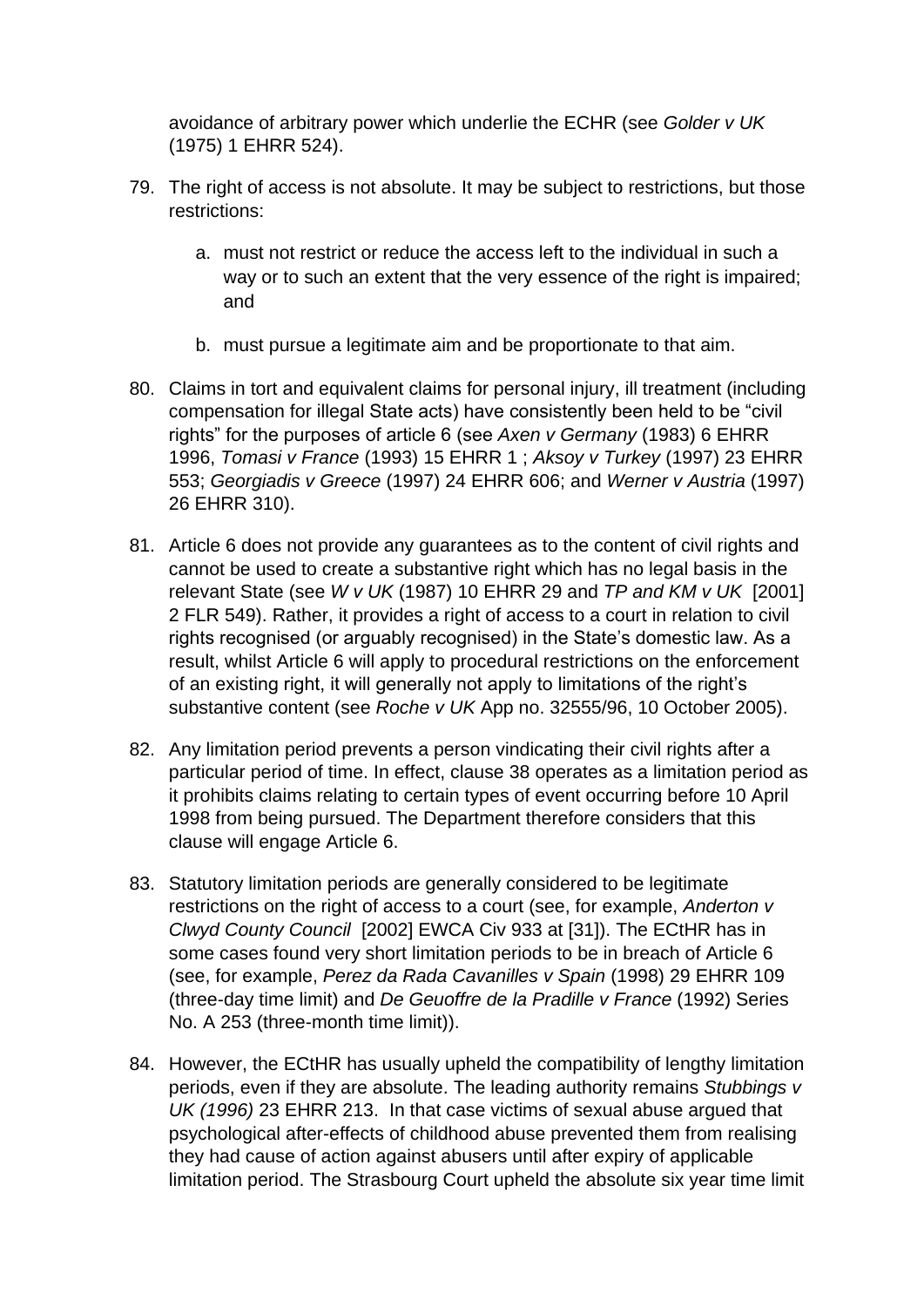applicable to personal injury claims resulting from intentional torts (such as trespass to the person), despite the existence of the flexible discretion in section 33 of the Limitation Act 1980, had the claim been one of negligence. The absolute limitation period was held to be within the margin of appreciation of the State, and was not unduly short. Whilst acknowledging the psychological difficulties victims of child abuse may have in bringing legal claims, the Court approved the need in civil litigation for limitation periods because they ensured legal certainty and finality, the avoidance of stale claims and preventing injustice where events in the distant past involved unreliable and incomplete evidence because of the passage of time.

- 85. These considerations are directly applicable to those claims to which clause 38 applies. All such claims will relate to events that occurred at least 23 years ago and the imposition of the prohibition will ensure certainty and finality, avoid stale claims and reliance on unreliable evidence.
- 86. There are also some examples of long absolute limitation periods which the Strasbourg Court has found to be a violation of the Convention in particular circumstances. In *Roman v Finland [2013]* 1 FCR 309, a Finnish rigid limitation period of five years in relation to paternity suits was held to be a breach of Article 8 because of the disproportionality of a rigid five year limit (commencing when the claimant reached adulthood) for a young person gradually coming to realise that they wished to identify their biological father. In *Mocanu v Romania* [2014] ECHR 1181 the Court considered the permissibility, under Article 3 ECHR, of criminal amnesties in cases concerning torture or ill-treatment. Citing *Roman* the Court suggested that it is "difficult to accept inflexible limitation periods admitting of no exceptions". It did not, however, cite any of its Article 6 case law or seek to reconcile that observation with *Stubbings*.
- 87. On that basis the Department is of the view that the Court would accept that *Stubbings* remains the authoritative statement of principle in relation to Article 6 and that long absolute limitation periods are generally compatible with Article 6.
- 88. The Department takes the view that the effect of the prohibition created by clause 38, including on claims filed before commencement but after the Bill's introduction, is proportionate to the legitimate aim of promoting reconciliation in Northern Ireland for the following reasons:
	- a. The current high volume of litigation is detrimental to reconciliation. When a settlement or a verdict is reached in a civil claim renewed attention is often drawn to events and crucially, to grievances, from the past which contribute to the inability of Northern Ireland to reconcile itself with the Troubles. The often adversarial nature of these processes, and the resource-intensive, indirect nature of State disclosure processes means that Plaintiffs in Northern Ireland are often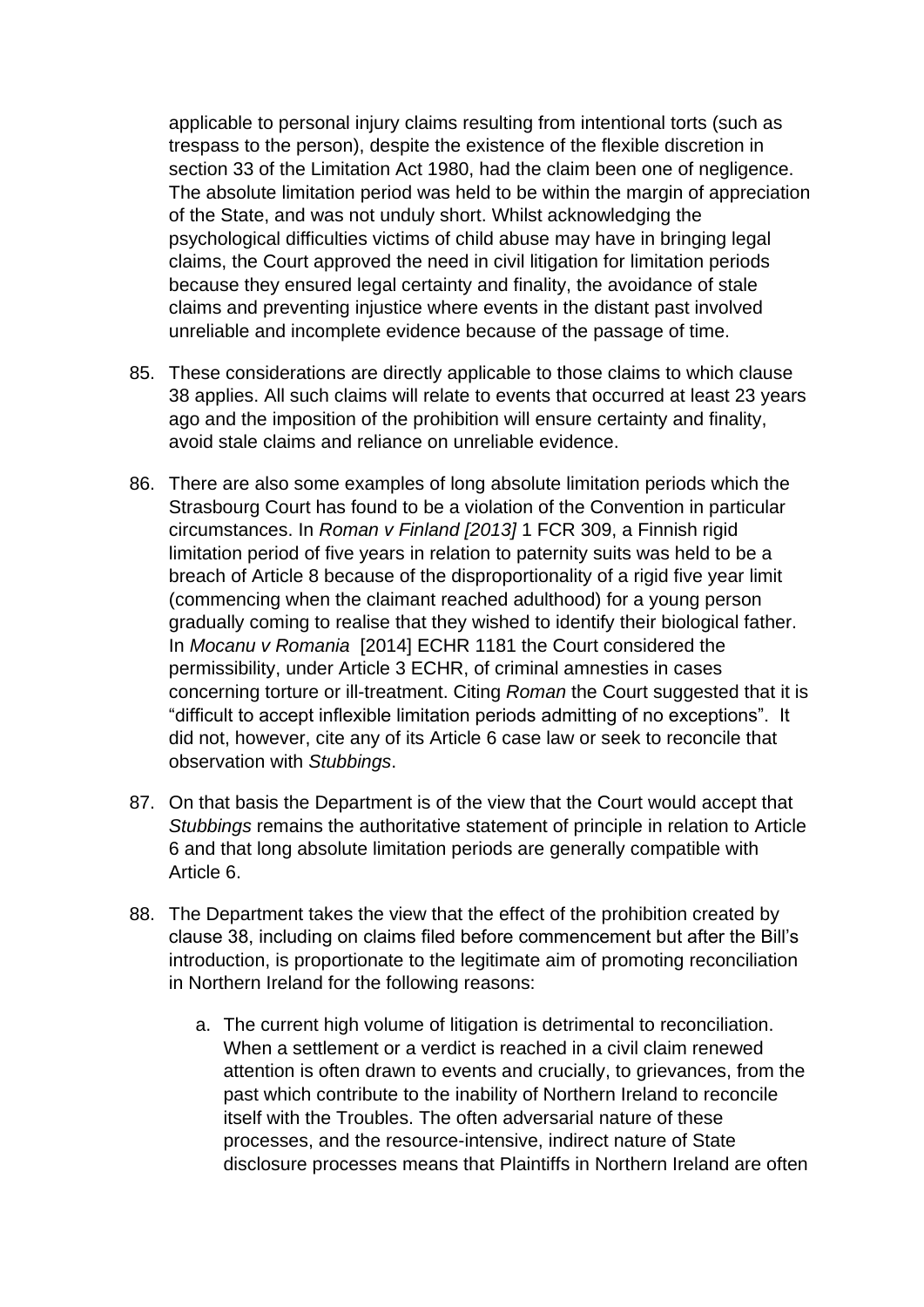left frustrated and wondering whether cover-ups are taking place. These processes do not serve the purpose of reconciliation and in fact, could be said to further entrench different groups to their positions and feed distrust. Reducing the scale of civil litigation and bringing it to an end sooner will therefore aid reconciliation, by helping to draw a line under the past and preventing the trial of very stale claims.

b. The new process of reviews by the ICRIR presents a better prospect of obtaining information and closure for victims, compared with civil litigation. The Department considers that perpetrators are unlikely to cooperate if there is any chance their testimony will be admissible in civil proceedings against them. The ICRIR will be able to act faster compared with the civil justice system, which is presently overloaded, and ensure that relevant information is secured that might otherwise be lost if civil cases were to proceed at their current slow pace.

#### Clause 18 (applications from immunity from prosecution)

- 89. The determination by the ICRIR of a person's application for immunity from prosecution under clause 18 arguably engages the civil limb of Article 6(1) ECHR on the basis it amounts the determination of a civil right. However, the Department considers it unlikely that a court would reach this conclusion.
- 90. Although the scope of the civil limb of Article 6(1) has been progressively expanded over time, it remains the case that a "hard core of public-authority prerogatives" fall outside the scope of the civil limb of Article 6, because no "civil" right or obligation is engaged. Matters falling outside the scope of the civil limb of Article 6(1) include tax disputes, the regulation of the ability of aliens to enter and stay within the territory of a contracting party, and the imposition of reporting restrictions in criminal proceedings. In *Montcornet de Caumont v France* Application No.: 59290/00, 13 June 2003, a case concerning an individual who was refused the benefit of a legislative amnesty following conviction for a road traffic offence, the ECtHR held that Article 6 did not apply to the subsequent domestic proceedings because they neither involved a dispute over "civil rights or obligations" or the "determination of a criminal charge", but the execution of a sentence. Although the case is not directly on point as it related to an individual already convicted, the ECtHR has also described amnesty legislation which results in the termination of pending criminal proceedings as a "sovereign act" adopted as part of the State's "criminal policy". That indicates such amnesties do not have a "civil" character.
- 91. The Department considers that in any event, were a court to hold that Article 6 was engaged by the process of determining an application under the condition immunity scheme, and that the immunity requests panel or the process applied by it did not for some reason achieve the necessary Article 6 standards, judicial review proceedings would be capable of being adapted by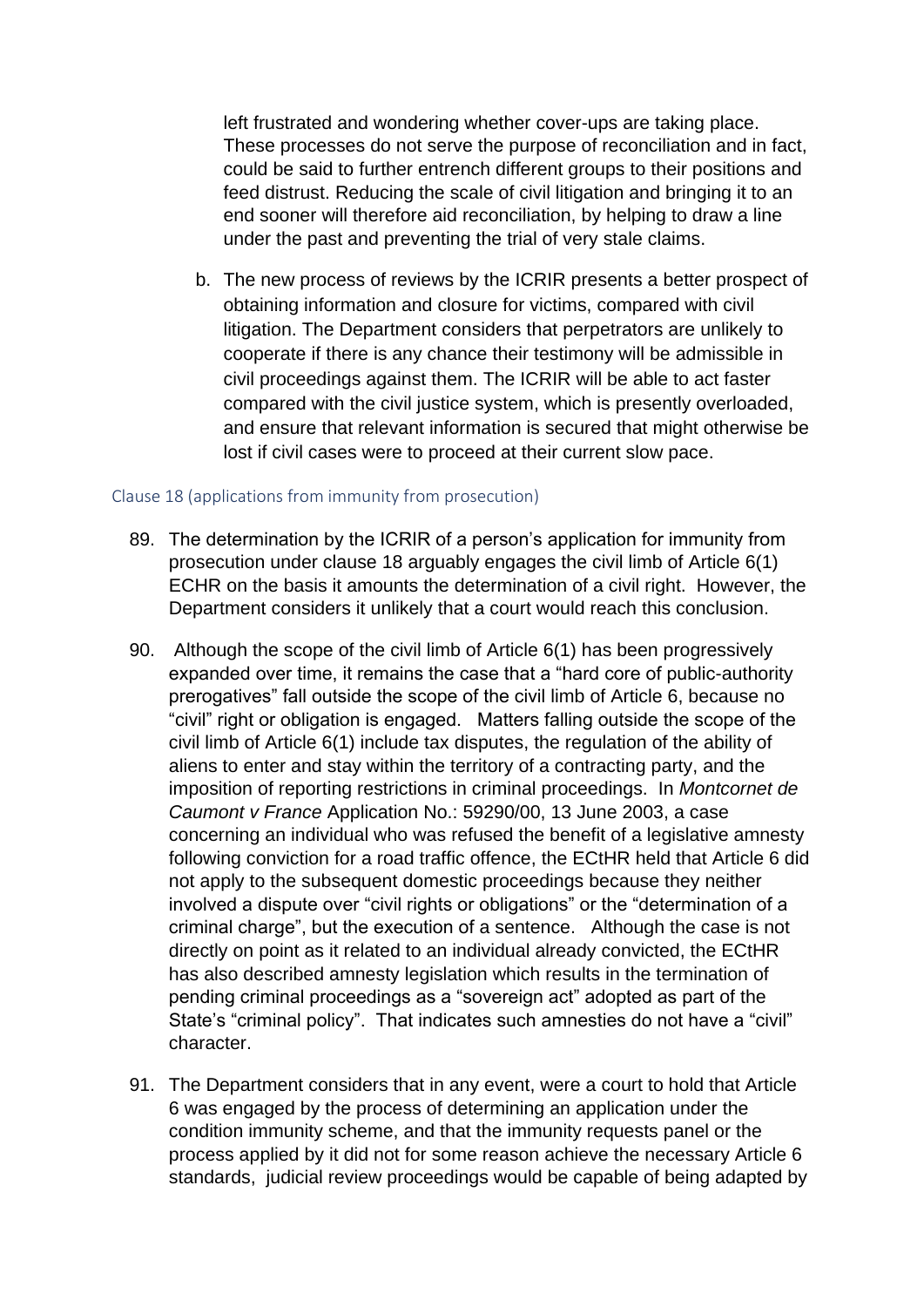the court such as to ensure that it had "full jurisdiction" for the purposes of meeting the requirements of Article 6.

## Article 8

Clause 6 and Schedule 2: operational powers of the Commissioner for Investigations and other members of the ICRIR

- 92. Clause 6, together with Schedule 2, confers on the Commissioner for Investigations of ICRIR all the powers and privileges of a constable, whether at common law or under a statutory provision. The Commissioner has in turn power to designate an ICRIR officer with some or all of those powers. It will be open to the Commissioner for Investigations to decide precisely what powers to exercise and who to designate in order to effectively exercise its functions. It is acknowledged that exercise of a number of these powers, in particular a search of private property without requiring the consent of the relevant person, will engage Article 8 – the right to respect for private and family life, home and correspondence.
- 93. However, the Department's position is that where these provisions present an interference with Article 8 it is necessary and proportionate in order to further a legitimate aim (as set out in Article 8(2)) and that the safeguards which are built into the relevant clauses protect against any concerns regarding the proportionality of the powers.
- 94. The Department considers that the legitimate aim of conferring police powers on ICRIR officers is to enable the ICRIR to effectively carry out its investigations into Troubles-related deaths and serious injuries, including consideration of all relevant circumstances surrounding an application for immunity and in connection with a referral to prosecutors. This will enable the state to meet its obligations under Articles 2 and 3, and thereby uphold the rights and freedoms of the families of those killed in the Troubles, or those who were themselves seriously injured. Without having effective powers, there may well be relevant evidence which is withheld from the investigations. Furthermore, the thorough investigation by the ICRIR of past offences will assist in the prevention of crime and disorder.
- 95. While the range of powers available to police constables (and therefore to designated ICRIR officers) is broad, the Department considers that the legislation provides sufficient safeguard against abuse as to be in accordance with the law.
- 96. The powers can be exercised in relation to all of ICRIR's functions, excluding the production of the historical record. Whereas police constables exercise their powers in connection with investigations, prevention of all types of crime, treatment of those in custody and deal with relatively minor public order and public safety issues, the function of ICRIR officers is likely to be far more limited. In light of ICRIR's functions, it is likely that many of the powers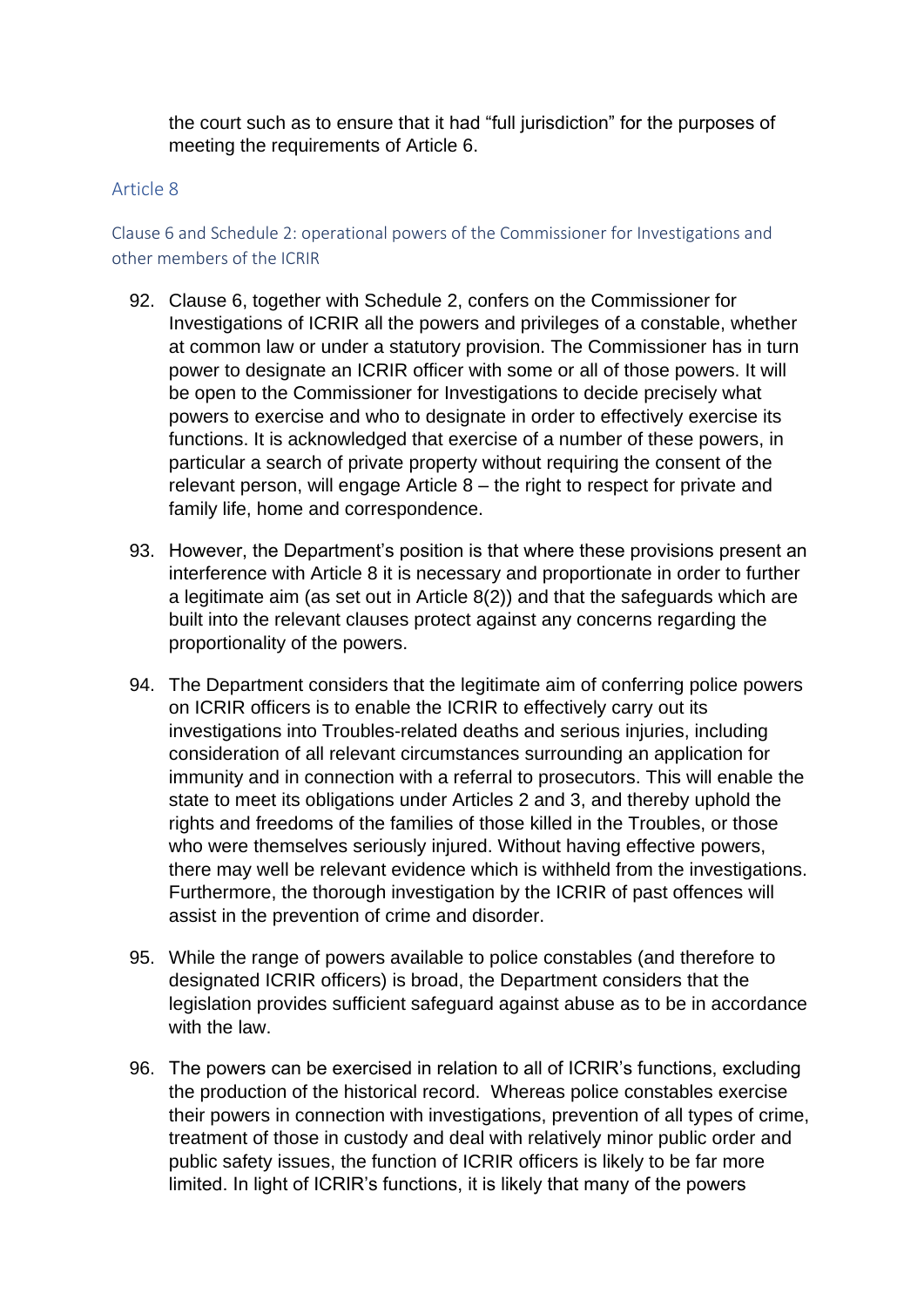available to constables, relating to general public safety or maintenance of public order will never be used.

- 97. There are other limits on use of the powers. The designations themselves may be made subject to limitations specified on the face of the designation: either on which operational powers the officer has; or on the purpose for which those powers may be exercised. The Commissioner for Investigations may only designate an ICRIR officer with powers if he or she is satisfied that the officer is a suitable person to designate and has received adequate training. In additional, any safeguards in legislation which are expressed to apply to constables (e.g. PACE Codes of Practice) will by, virtue of a general deeming provision, apply equally to anyone designated with police powers by this Bill.
- 98. The Department therefore considers that powers conferred (or which may be conferred) on officers of the ICRIR under these provisions is both necessary and proportionate in order to achieve the legitimate aims outlined above.

## Clause 30 (retention of biometrics)

- 99. Clause 30 confers an order-making power on the Secretary of State to permit retention of certain collections of biometric material collected precommencement ("legacy biometrics") for the sole purpose of use by the ICRIR in the investigation of Troubles-related deaths or serious injuries.
- 100. The Protection of Freedoms Act 2012 ("POFA") introduced strict controls on the circumstances in which the police can retain the fingerprints and DNA samples and profiles of people who have not been convicted, and the periods for which they can do so, in England and Wales.
- 101. In Northern Ireland, the Department of Justice brought forward broadly similar legislative proposals which received Royal Assent on 25 April 2013 in the Criminal Justice (Northern Ireland) Act 2013, but these provisions were never commenced. The United Kingdom remains under examination by the Council of Europe Committee of Ministers in relation to this ongoing delay and has explained in correspondence that it is due in part to the ongoing work to resolve legacy issues in Northern Ireland. The Department understands that it is the intention of the Department of Justice to bring in new legislation to implement the wider destruction regime for Northern Ireland to ensure compliance with the decisions in *S and Marper v. UK* (2009) 48 E.H.R.R. 50 and *Gaughran v UK (*Application No. 45245/15, judgment 13 February 2020*),*  both discussed below. It is anticipated that this legislation will be introduced in October 2022, provided this is politically possible, and will become statute in the autumn of 2023.
- 102. Once those provisions are commenced and accompanying regulations made, save for material which requires a national security determination, legacy biometrics will be set to be destroyed. Clause 30 allows the Secretary of State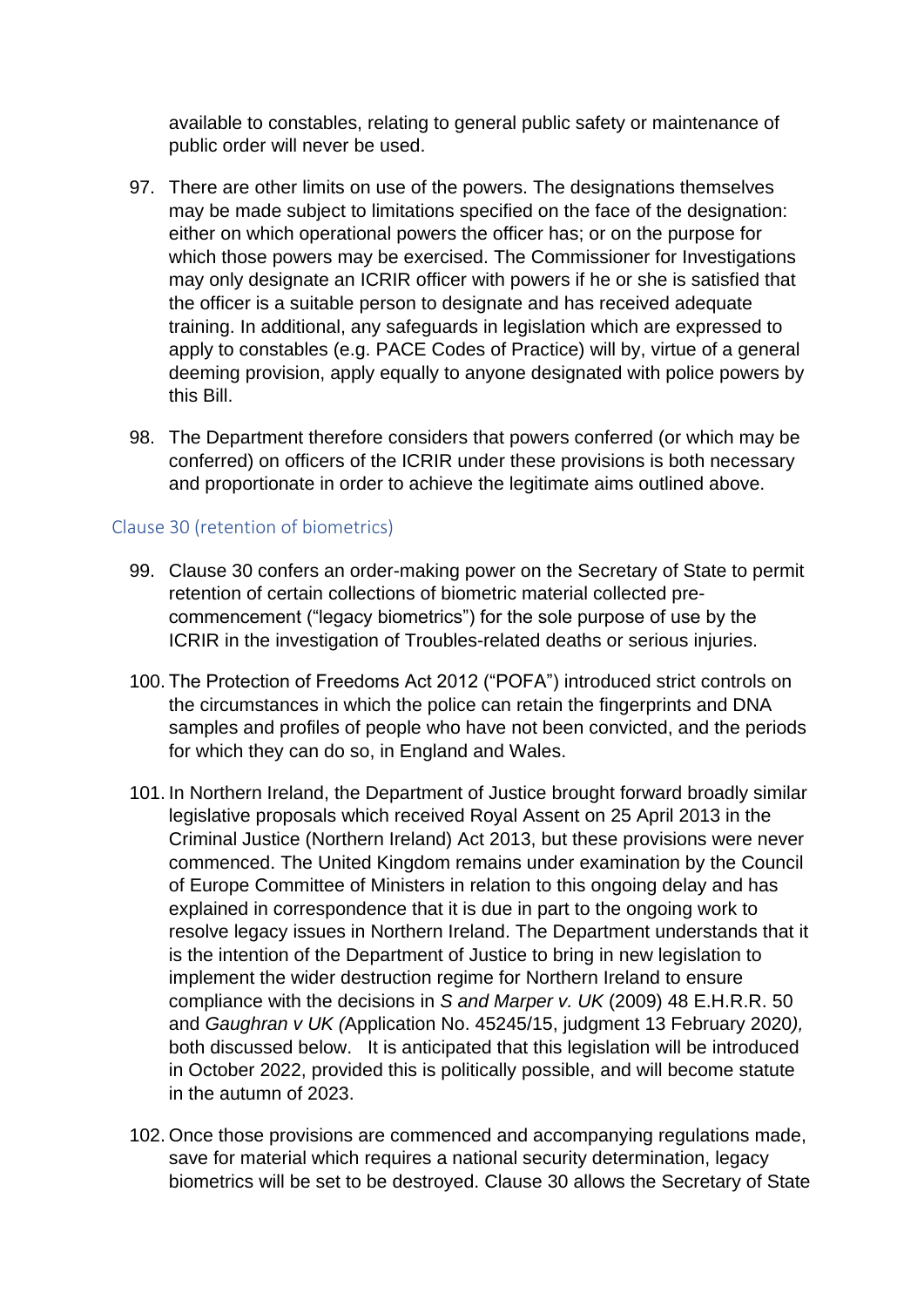to save some of those biometrics from deletion for a defined purpose (carrying out ICRIR functions with the exception of compiling the historical record) and for a finite period (to be specified in regulations, which can be earlier but must be no later than shortly after the conclusion of ICRIR's work).

- 103. The biometrics which will be capable of preservation are those which would otherwise fall to be destroyed under specified destruction provisions, which largely relate to the (expected) destruction of biometrics taken in Northern Ireland. Secondary legislation will make further provision about the precise categories of material to be retained. It is envisaged this will specify age of the offender, and other limitations on retention (to the extent possible within the constraints of the database) since it will not be possible to determine in advance which biometrics are strictly Troubles-related until the ICRIR has completed its investigations. It is also envisaged that custody of the database will pass from PSNI to the ICRIR under the information-sharing power in clause 14, although a final decision on custody is to be made by the ICRIR.
- 104. The retention of fingerprints and DNA profiles engages Article 8 ECHR. In *S and Marper*, the ECtHR found that the interference caused by retaining biometric material was in accordance with law and pursued a legitimate aim (prevention and detection of crime), but it was not necessary and proportionate. The "blanket and indiscriminate" retention of DNA and other biometric data from individuals who had not been convicted of a criminal offence was held to have violated Article 8 ECHR.
- 105. In that case, the ECtHR noted that the power did not have regard to the nature or gravity of the offence, nor the age of the suspected offender; that the retention was not time limited, and material was retained indefinitely whatever the nature or seriousness of the offence; that there were limited possibilities for an acquitted individual to have the data removed; and that there was no provision for independent review of justification of retention.
- 106. The ECtHR's reasoning in *Marper* was based on a number of different features of the old retention regime which, in combination, led to the conclusion that the regime was indiscriminate, 'blanket', and open ended. But *Marper* is not authority for the proposition that it is impermissible to retain any such data in relation to suspects who are not convicted - there is scope for a regime to be designed in relation to non-convicted persons which involves retention of the data but is nevertheless compatible.
- 107. More recently, the ECtHR considered retention of biometric material again in *Gaughran*. In that case, the Court held that the indefinite retention of biometric data of all convicted persons violated Article 8. However, there were also comments made about the proportionality of retaining DNA in Northern Ireland for use in the investigation of historic cases; the court drew a direct comparison between the justification for that and retaining biometrics to use generally in the investigation of "cold cases". In relation to the particular need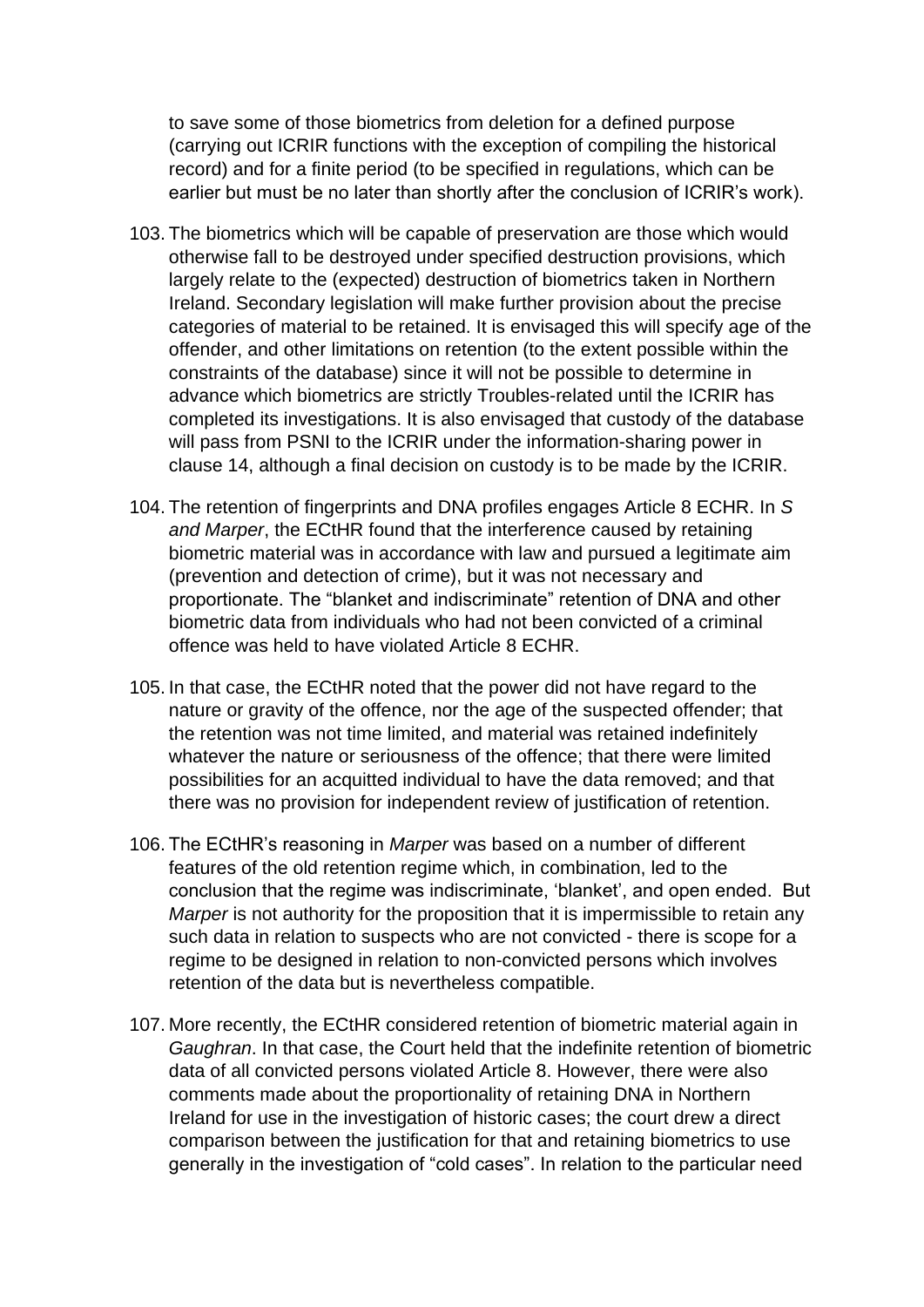to retain biometrics in Northern Ireland for legacy investigations, and the relevance of that argument to the proportionality of interference with Article 8 rights, the ECtHR said:

*"92. …the Court considers that the necessity to preserve parts of the DNA database for the purposes of historic investigations is not significantly different to the general arguments advanced that retaining biometric data is helpful for investigating other types of 'cold cases', examples of which were included as case studies illustrating the Government's general argument set out above (see paragraph 89).*

*93. The Court recalls in general terms that it has found in the context of the positive obligation arising under Article 2 that the public interest in investigating and possibly obtaining the prosecution and conviction of perpetrators of unlawful killings many years after the events is firmly recognised... Investigating 'cold cases', is also in the public interest, in the general sense of combating crime... However, also in the context of unlawful killings the Court has underlined that the police must discharge their duties in a manner which is compatible with the rights and freedoms of other individuals... Indeed, without respect for the requisite proportionality vis-à-vis the legitimate aims assigned to such mechanisms, their advantages would be outweighed by the serious breaches which they would cause to the rights and freedoms which States must guarantee under the Convention to persons under their jurisdiction..."*

- 108. The Department considers that, notwithstanding the observations of the Court in *Gaughran*, the exercise of the power created by clause 30 to provide for the retention of legacy biometrics is compatible with Article 8. In *Gaughran* the Court was not directly concerned with the proposal contemplated in this Bill, but rather a legislative regime in which biometrics were retained for the general purpose of prevention and detection of all crime. Further, the Court seemed to assume that Troubles-related "cold cases" were like any other – a comparison which the Department does not consider to be apt, and, importantly, *Gaughran* is a single chamber judgment and does not represent a clear and consistent line of decisions.
- 109. The Department is satisfied there is a strong evidential basis for the proposed retention of legacy biometrics under clause 30, as an exception to the post *Marper/Gaughran* general retention regime.
- 110. The historical nature of the deaths with which the ICRIR is concerned deaths and serious injuries between 1968 and 1998 - create particular difficulties because the evidential trail has significantly narrowed. Advice received by the Northern Ireland Office from an experienced senior operational officer, charged with managing legacy investigations on behalf of the PSNI, is that forensic evidence is "the strongest single strand in legacy investigations". Having analysed the specific challenges in relying on other strands of evidence in historic murder investigations, he concluded that "unlike the other strands, [forensic evidence] is capable of providing corroborative evidence which is not impacted by fear, memory fade or organisational capacity. This creates the potential for offenders to be identified and prosecuted successfully." Even though investigations carried out by the ICRIR will not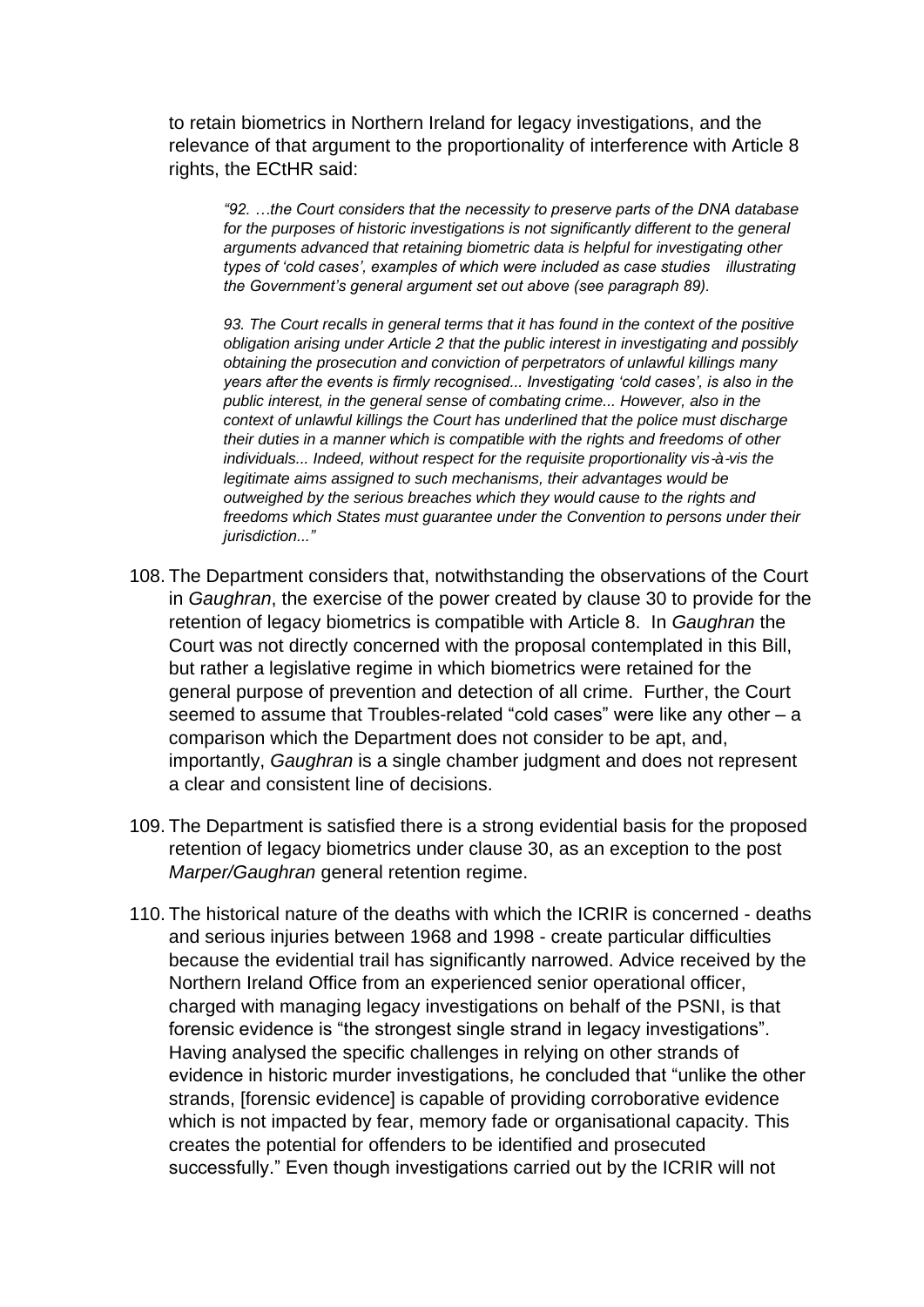result in prosecutions in cases where immunity is granted, they are still the State's way of carrying out Article 2 compliant investigations into deaths, and this justification therefore applies equally to ICRIR investigations.

- 111. The kinds of incidents with which the ICRIR is concerned, many of which are bombings and shootings, are likely to rely on DNA or fingerprint evidence. The PSNI advises that the concept of DNA was unexplored during the majority of the Troubles and it is therefore likely that a relative lack of care was taken by terrorists (and criminals generally) with saliva, blood and other cellular material. Forensic Science Northern Ireland have similarly advised that in relation to older cases, even those offenders who were otherwise forensically aware would not have been taking 'DNA precautions' to avoid detection, as that technology was unknown at the time. The Department understands that developments in DNA profiling techniques over the last 30 years mean that exhibits previously determined as providing no forensic opportunities become potentially useful. This combined advice means that DNA will be particularly useful in relation to the cases examined by the ICRIR because in such cases there is a greater chance than in present day cases that offenders will not have guarded against leaving DNA traces on exhibits collected at crime scenes.
- 112. The Department considers that this evidence base is sufficient to justify some kind of exception to the new retention regime, and that the proposed retention regime in clause 30 can be justified as proportionate, and distinguished from *Marper*, based on the following limitations:
- 113. Time-limited retention: The Court in *Marper* was concerned that the retention was not time-limited. Under clause 30, the biometrics would be retained as a maximum for the period that ICRIR is carrying out this work. However, regulations made clause 30 can provide that preserved material can be destroyed during that period as well. In addition, there will be a duty on the ICRIR to carry out periodic reviews on the continued need to retain any material which has been preserved.
- 114. Limited purpose of retention: The proposal is that material can only be used for the purpose of the ICRIR's investigations into deaths or serious injuries falling within its remit, including consideration of all relevant circumstances surrounding an application for immunity and in connection with a referral to prosecutors. The ICRIR will be involved not in the detection of all crime, but only in the detection of crimes relating to deaths or serious injuries during the period of the Troubles in Northern Ireland, which by their nature are likely to be serious crimes and may therefore engage the Article 2/3 procedural obligation. Thus retention of this set of biometrics is necessary to protect the rights of the families (of those who died) or the people who themselves sustained a serious injury during the time of the Troubles.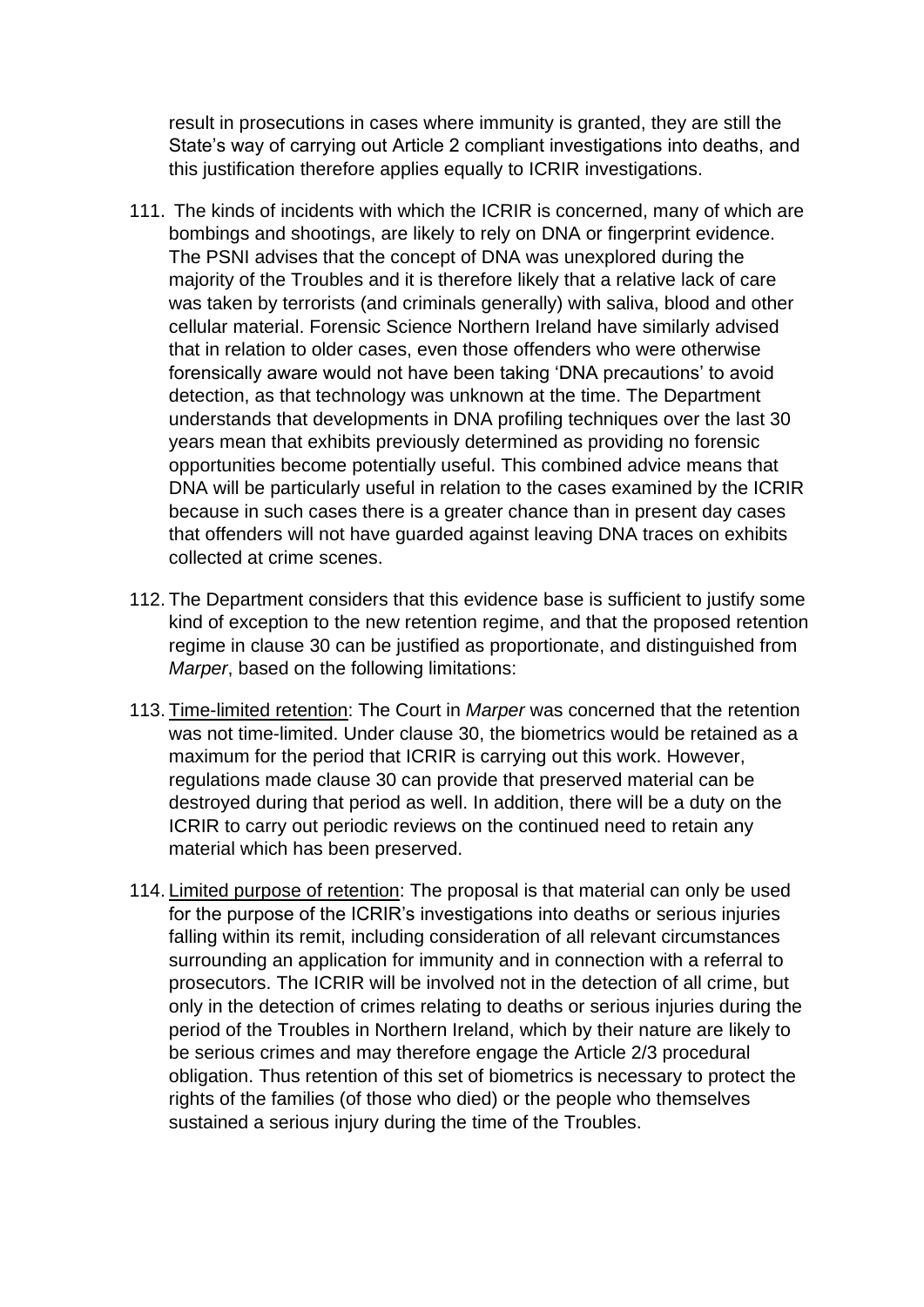- 115. Data rather than samples: The Court in *Marper* considered that the greatest interference with private life was caused by the retention of DNA samples (that is, the actual biological material taken from individuals) – the Court was concerned that the retention of cellular samples is particularly intrusive given the wealth of genetic and health information contained therein. In relation to DNA, the Department is proposing to allow for the retention of the database of profiles derived from samples, rather than the individual samples used to create those profiles.
- 116. These limitations are set out on the face of the Bill. Additionally, the Department currently intends to narrow down the snapshot of retained biometrics by making further provision in secondary legislation. It is envisaged that the power could be used to limit retention by age of the suspected offender (persons over 18 at the time of arrest), and by reference to whether the biometric material relates to a person who was convicted of an offence (not just charged). Owing to the technical difficulties with the PSNI database, it is at present not possible to link the biometric material to the precise offence for which a person was charged in every case. Work is, however, underway and it may be possible to narrow down the criteria for retention more by the time the secondary legislation is being drafted. The Department considers adding further limitations in secondary legislation (rather than primary) to be compatible with the requirement that any interference is "in accordance with the law".
- 117. Accordingly the Department considers that the interference with Article 8 resulting from the proposed retention regime enabled by clause 30 is in accordance with the law and is necessary and proportionate to ensure public safety, prevent disorder and crime and uphold the rights and freedoms of others.

## Article 14

Clauses 2,  $9 - 17$  (reviews by the ICRIR into Troubles-related deaths and other harmful conduct); clauses 19 – 21 (conditional immunity scheme); clauses 33 to 39 (prohibitions and restrictions on criminal investigations, prosecutions, inquests and civil proceedings); and clause 39 (inquests, investigations and inquiries);

118. The application of the conditional immunity scheme (clauses 19 to 21), prohibitions and restrictions on criminal investigations, prosecutions, inquests and civil proceedings (clauses 33 to 39) and the remit of the ICRIR in relation to reviews (clauses 2, 9 to 17) has been drawn by reference to events or conduct forming part of the Troubles, defined in clause 1 by reference to certain parameters. Inevitably there will be cases that fall outside of these parameters, and which are therefore treated differently, thus potentially engaging Article 14 ECHR where the application of these clauses falls within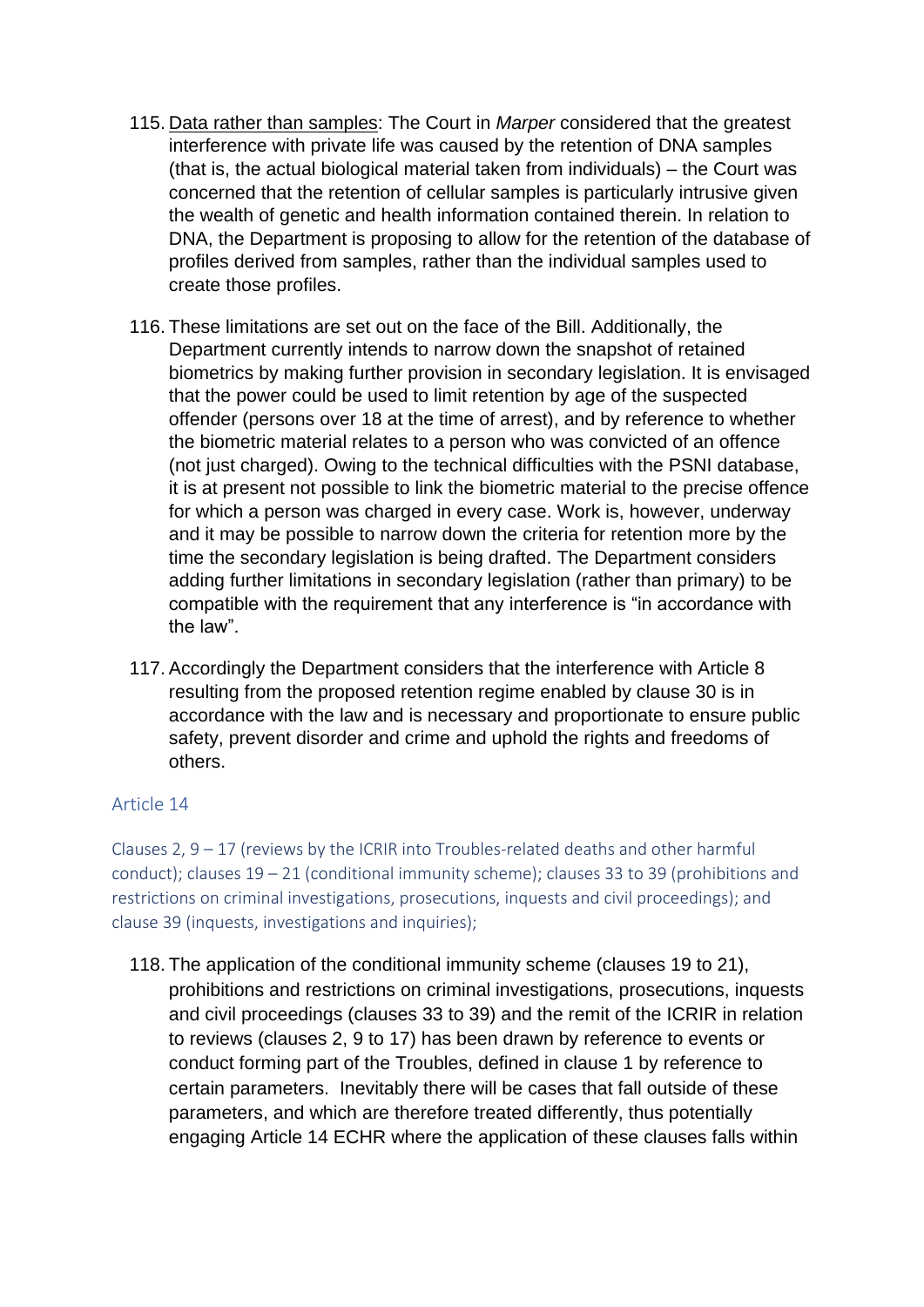the ambit of other Convention rights, such as Articles 2 and 3 as discussed above.

- 119. The Department has carefully considered the range of circumstances to which these measures should apply and considers the parameters decided upon are the most appropriate and justifiable in the circumstances. The following factors have been specifically considered.
- 120. The conditional immunity scheme and the prohibitions and restrictions on certain Troubles-related investigations and proceedings will apply across the whole of the UK, and the ICRIR has a UK-wide remit. Historically, Troublesrelated incidents were not confined to Northern Ireland and a UK-wide approach ensures that there is no difference in treatment between the people who were involved in incidents taking place anywhere in the UK.
- 121. The date range for the Troubles under the Bill is 1 January 1966 to 10 April 1998. This is probably the most challenging of the parameters to draw, as there is no universally agreed definition of the start and end of the Troubles. With regards to the start date, the generally accepted time is the late 1960s. Prior to 1966, the main active group was the Official IRA but in 1966 the Ulster Volunteer Force, Ulster Protestant Volunteers and Red Hand Commando became active, when the conflict became multidimensional. In 1966, the UVF declared war on the Official IRA and carried out fire-bombings and shootings on Catholics. The Department believes that 1 January 1966 therefore serves as the most representative start date, nothing that the Northern Ireland Executive's new Troubles Permanent Disablement Scheme also takes 1966 as its starting point. With regard to the end date, 10 April 1998 is the date that the Belfast/Good Friday Agreement was signed. This landmark event heralded a new era for Northern Ireland and is also widely seen as the end of the Troubles. Various paramilitary groups declared ceasefires before and after it was signed, and it marked the start of weapons decommissioning and the British Army's substantial withdrawal.
- 122. Events relating to the constitutional status of Northern Ireland, and to political or sectarian hostility between people there, certainly took place before 1966 and after 1998; however, the requirement for certainty of the application of the measures and the ICRIR's remit necessitates setting clear temporal parameters. The Department have concluded that these parameters represent the most rational and widely accepted dates.
- 123. The definition of events or conduct forming part of the Troubles is drawn entirely neutrally and is capable of applying to conduct carried by any individual or group regardless of their affiliation, or any member of the security forces. Accordingly, the Department does not believe that there is any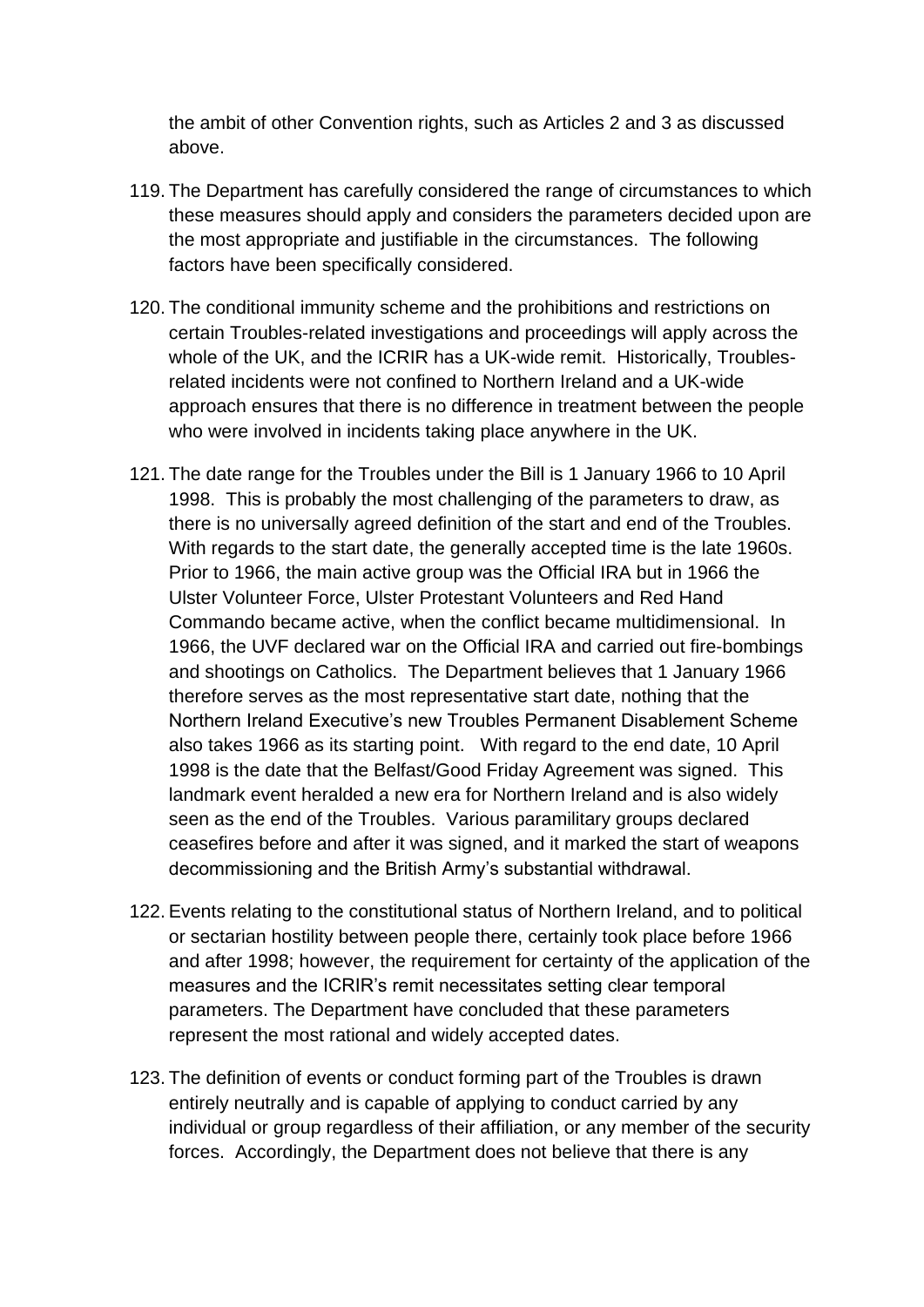reasonable basis to argue that the measures in the Bill will result in differential treatment on the basis of religion, race or nationality.

- 124. There is, however, likely to be some differing impacts of the conditional immunity scheme and the restrictions and prohibitions on investigations and legal proceedings in practice. The vast majority of legal proceedings relating to the Troubles are prosecutions against individuals acting for the State (veterans) or civil claims against the State. Record-keeping by the State, the traceability of its personnel and its disclosure obligations in legal proceedings enables investigations into State activities to be significantly more effective than equivalent enquiries into paramilitary activity, where groups keep no records. The inevitable outcome is that as there are significantly more legal proceedings capable of being brought against the State and State agents, the measures will take effect on many more cases directed against the State and its agents than against paramilitary groups and their members.
- 125. The Department considers that this overall practical impact is an unavoidable reflection of the current state of affairs rather than a discriminatory outcome of these provisions. The application of these measures will be uniform regardless of an individual's political or religious affiliation, and a particular individual from one side of the conflict will not be disadvantaged in comparison to another on the other side. The Department does not therefore consider there to be a discriminatory impact in law.
- 126. The effect of clauses 33 and 36 is to create a total prohibition on all criminal investigations and prosecutions for all Troubles-related offences not defined as serious (see clause 1(5)(b)), unless they are connected with a serious offence. Put another way, only Troubles-related offences connected to a death or other serious harmful conduct will, in future, be capable of investigation and prosecution (where there has been an ICRIR review and where immunity from prosecution has not been granted under the conditional immunity scheme).
- 127. This creates a difference in treatment between those who have committed serious or connected Troubles-related offences and those who have committed other offences, in terms of the possibility of future prosecution. In terms of the application of Article 14, the Department is of the view that the status of having committed an offence which was or was not linked to a death or other harmful conduct is unlikely to be considered an "other status" within the meaning of Article 14 of the ECHR. It was not a personal or identifiable characteristic but simply a description of the difference in treatment.
- 128. In any event, the Department does not consider the two groups to be in an analogous position because non-serious offences which were connected to deaths or other harmful conduct were more significant in light of their context,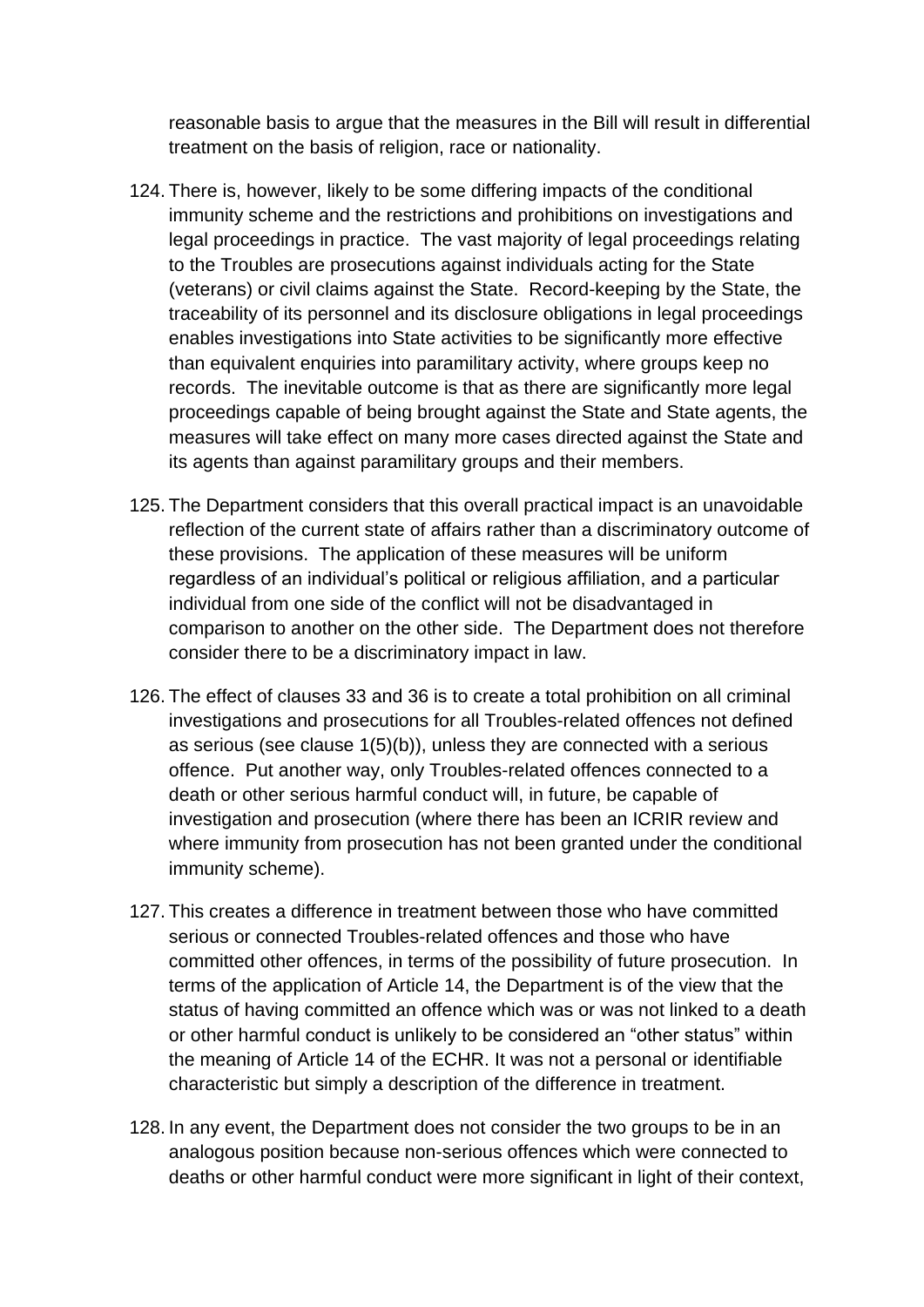justifying the difference in approach. Further, the State's procedural obligation under Articles 2/3 of the ECHR would be more likely to be engaged, such that there a greater imperative for the recovery of information through the ICRIR review process and the conditional immunity scheme. The Department considers that those factors would be very likely to justify any discrimination in any event.

#### Clause 41 (Amendment of the Northern Ireland (Sentences) Act 1998)

129. The amendments to the Northern Ireland (Sentences) Act 1998 redraw the parameters of who is eligible to apply for early release under that Act. It currently applies to those convicted of a qualifying offence committed between 1973 and 1998; this Bill extends that back to qualifying offences committed from 1966 to 1998. That Act also currently requires that a person must be serving either a life sentence or a determinate sentence of at least 5 years' imprisonment; this Bill removes that minimum for determinate sentences prisoners, making a person serving any length of sentence eligible to apply. The Bill also removes the requirement for a successful applicant to have served a proportion of their sentence before being entitled to release. Accordingly, the provisions of this Bill remove several existing criteria which require differential treatment. By increasing the temporal parameters of the Act, differential treatment between offences committed at different times during the Troubles is also removed. While the new temporal parameters exclude those who committed offences earlier and later, the Department's view is that that differential treatment justified for the reasons given above. Temporal parameters for "the Troubles" must necessarily be drawn, and the Department's views is that this date range is the most widely recognised and uncontroversial.

#### Clause 30 (retention of biometrics)

130. The purpose and effect of the power to regulation for the retention of legacy biometrics is explained above, in relation to Article 8. The Department considers that Article 14 may also be engaged given the proposed retention regime under clause 30 would operate only in Northern Ireland, meaning a difference in treatment with respect to biometrics gathered elsewhere in the United Kingdom. That may mean, for example, that a person whose prints were historically collected in Northern Ireland would have those prints retained for a further 5 years, whereas a person whose prints were historically collected in England and Wales, would have had their prints deleted. In this instance, the Department would maintain that the place where prints and samples are taken does not constitute an "other status" under Article 14. Furthermore, even if the complainant could show the difference in treatment was indirectly discriminatory (because it was more likely that a person usually resident in Northern Ireland would have their prints taken there or because it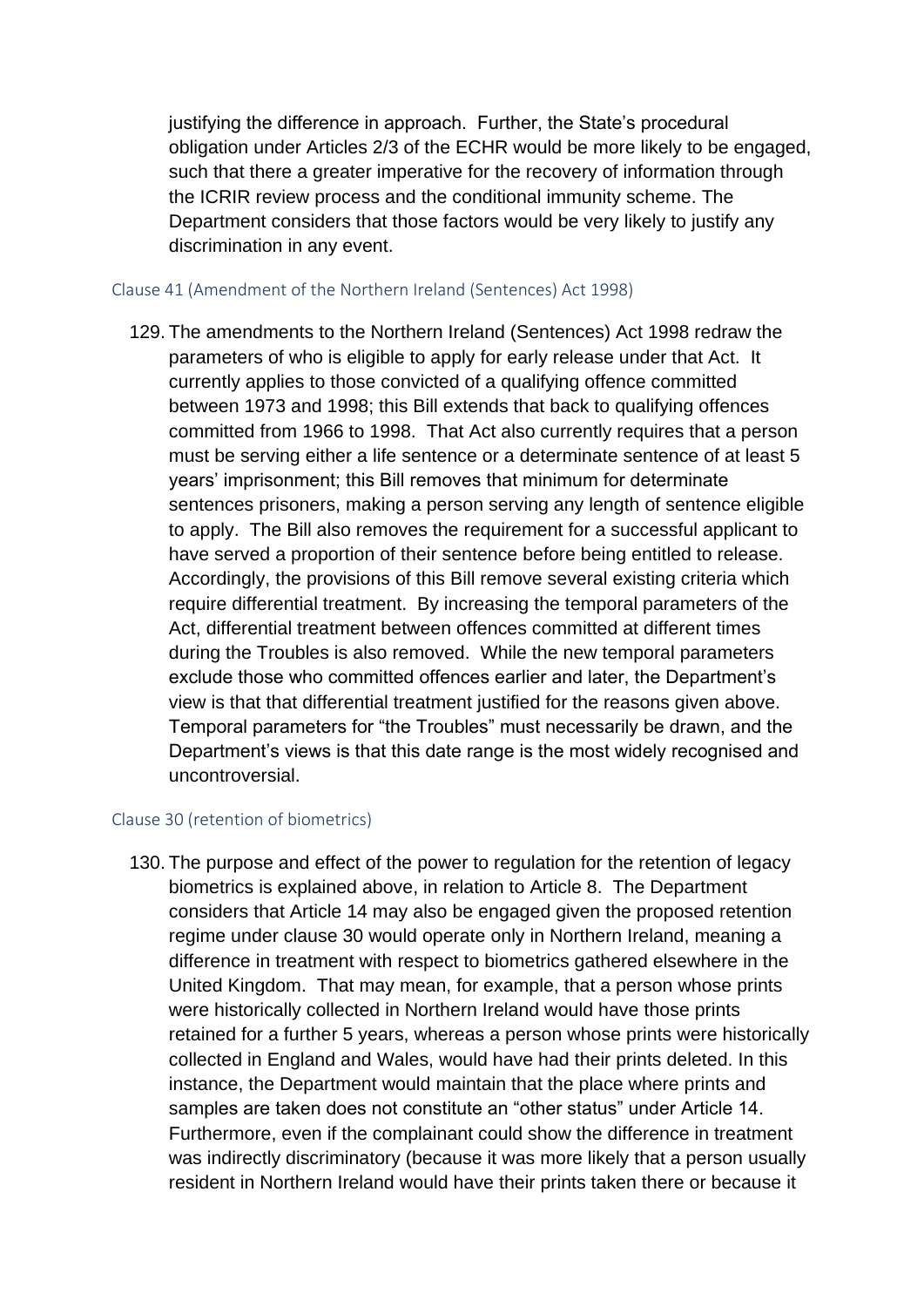was indirectly discriminatory on the grounds of nationality), the Department considers that such a difference in treatment was justified. It is necessary to retain the prints in connection with the investigation of Troubles-related deaths and serious injuries, and the fact that relevant prints could have been already deleted in England and Wales under a separate legislative regime does not make it any less necessary to retain the prints that are held.

## Article 1, Protocol 1

## Clause 14 (power to require the provision of information), Schedule 4

- 131. The purpose and effect of clause 14 is described above in relation to Article 6. There is a separate question whether the power in Schedule 4 to impose a financial penalty for failing to comply with a notice under that clause engages Article 1, Protocol 1 of the ECHR, to the extent that the levying of civil penalties impacts on an individual's peaceful enjoyment of their possessions.
- 132. In the case of International *Transport Roth GmbH v Secretary of State for the Home Department* [2002] EWCA Civ 158 the Court of Appeal held that a civil penalty regime established to penalise hauliers and drivers carrying clandestine entrants into the UK was penal in nature. Further specific concerns that the Court had with the regime were the scale and inflexibility of the penalty, without the possibility of mitigation or the right for the penalty to be determined by an independent tribunal, and the fact that the scheme imposed an excessive burden on the carriers and drivers which was disproportionate to the objective to be achieved, and was therefore a breach of Article 1, Protocol 1.
- 133. The Department does not consider it to be clear that A1P1 would be engaged by the proposed scheme, where there is flexibility as to the size of the fine. However, it considers that any potential interference with rights under that Article can be justified on the basis any penalty will have been imposed in accordance with the law, in the public interest, and will be a proportionate means of achieving the (legitimate) aim being pursued. That is to encourage full cooperation and disclosure in relation to investigations by the ICRIR into deaths and serious injuries relating to the Troubles, including where those investigations constitute the State's way of meeting its obligations under Article 2 and 3 ECHR.

## Clause 38 (civil claims)

134. Article 1 of Protocol 1 ("A1P1") protects individuals from interference with their existing possessions. Whilst an enforceable judgment will constitute a possession for the purposes of A1P1, prior to obtaining a judgment a potential claimant can only have, at best, a legitimate expectation of a particular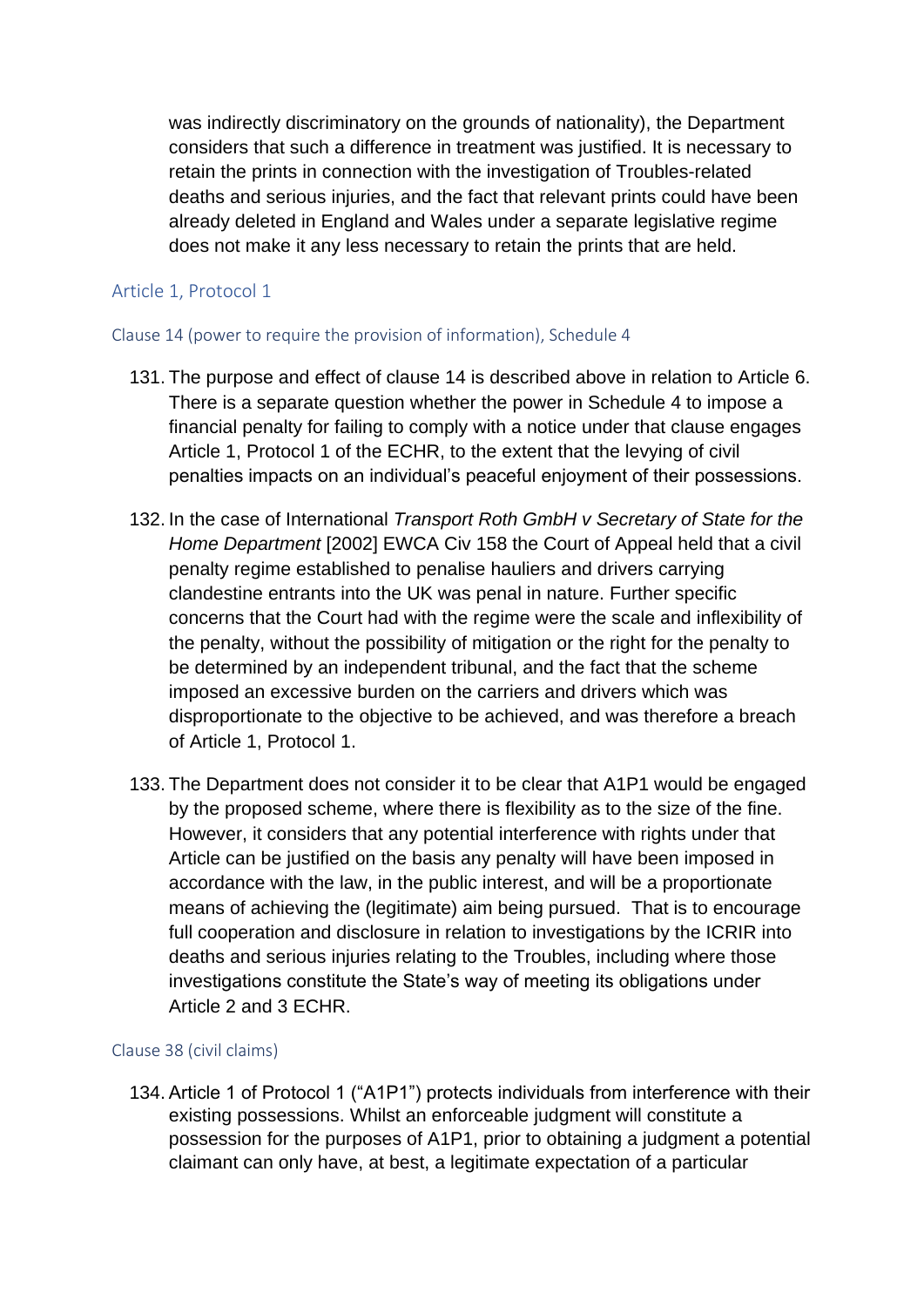outcome in accordance with the law (*R (PCSU) v Minister for the Civil Service* [2011] EWHC 2041 (QB)).

- 135. A legitimate expectation may amount to a possession under A1P1 in certain circumstances. In *R (Reilly) v Secretary of State for Work and Pensions* [2016] EWCA Civ 413, the Court of Appeal held that retrospective legislation that removed a cause of action from persons who had not, at the time the law came into effect, brought their claim, was not incompatible with A1P1 because a claim should not be regarded as an asset unless there is a practical certainty as to the claimant's entitlement. The Court of Appeal also said that a legitimate expectation based on the existence of a good arguable case is not enough and a right which has never legally accrued is not a possession.
- 136. The Department's view, therefore, is that the claims excluded by virtue of the operation of the civil prohibition created by clause 38 are unlikely to be considered sufficiently certain to be regarded as possessions for the purposes of A1P1. Even if the measures do engage A1P1, the Department considers that the prohibition would be a justified interference with any A1P1 rights for the same reasons set out above in relation to Article 6.

## Other international human rights instruments

## UN Convention Against Torture

- 137. The UK is a party to the UN Convention against Torture ("UNCAT") and ratified it on 8 December 1988. With the exception of Articles 4-5 (which deal with criminalising torture) UNCAT is not incorporated into domestic law. While it may be used as an aid to the interpretation of the ECHR it is not directly enforceable in the domestic courts or in the ECtHR itself. The UK has also not made a declaration under Article 22 of UNCAT, enabling individuals to present complaints against it to the Committee against Torture ("CAT"). Any claim that the UK has breached UNCAT would, therefore, have to be pursued on the international plane by other states or by the relevant committees.
- *138.* Under Article 2(1) of UNCAT, the UK is obliged to take *"take effective legislative, administrative, judicial or other measures to prevent acts of torture in any territory under its jurisdiction."*
- 139. The content of that general obligation is particularised in Article 14, which provides that the UK *"shall ensure in its legal system that the victim of an act of torture obtains redress and has an enforceable right to fair and adequate compensation, including the means for as full rehabilitation as possible. In the event of the death of the victim as a result of an act of torture, his dependants shall be entitled to compensation."*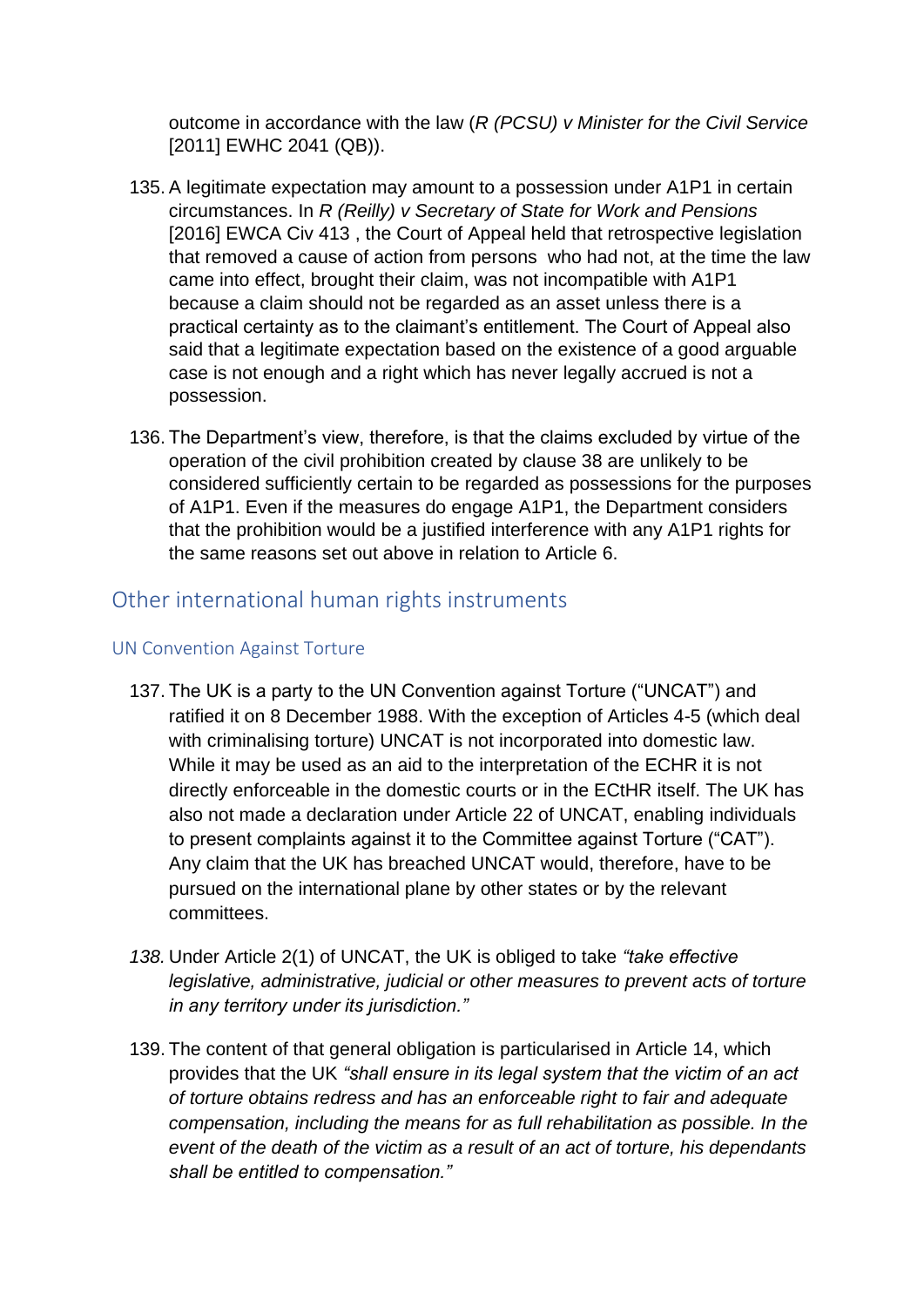- 140. As the prohibition on civil actions will, in principle, remove an avenue for pursuing tortious claim for damages in respect of torture, the Department considers that the right to redress and compensation under Article 14 of UNCAT is potentially engaged.
- 141. The Department's view is that UNCAT obligations will only be potentially relevant to a small number of possible claims within the scope of the prohibition as they must concern acts of torture committed by public officials between 8 December 1988 and 10 April 1998. This is because:
	- a. UNCAT was ratified by the UK on 8 December 1988 and decisions of the CAT approved by the International Court of Justice indicate that the right to redress does not arise in respect of events occurring before ratification; and
	- b. The definition of torture in Article 1(1) of UNCAT requires that it be *"inflicted by or at the instigation of or with the consent or acquiescence of a public official or other person acting in an official capacity*".
- 142. The CAT has indicated in general comments that it is inconsistent with the effective application of Article 14 of UNCAT to apply any limitation period to torture claims. In *A v Boznia and Herzegovina* (2019) CAT/C/67/D/854/2017, the CAT followed that approach in a case in which a limitation period which expired five years after the injured party learned about the damage and the identity of the person who caused it are time-barred.
- 143. These comments could give rise to an argument that introducing any limitation period would be inconsistent with the UK's obligations under UNCAT.
- 144. However, it should be noted that the appellate courts have given limited weight to general comments made by the CAT. As Lord Bingham pointed out in *Jones v Saudi Arabia* [2007] 1 AC 270 at §157 in the context of general comments by the CAT recommending that Canada review its provision of compensation to victims of torture:

"[the CAT] is not an exclusively legal and not an adjudicative body; its power under article 19 is to make general comments; the committee did not, in making this recommendation, advance any analysis or interpretation of article 14 of the Convention; and it was no more than a recommendation. Whatever its value in influencing the trend of international thinking, the legal authority of this recommendation is slight."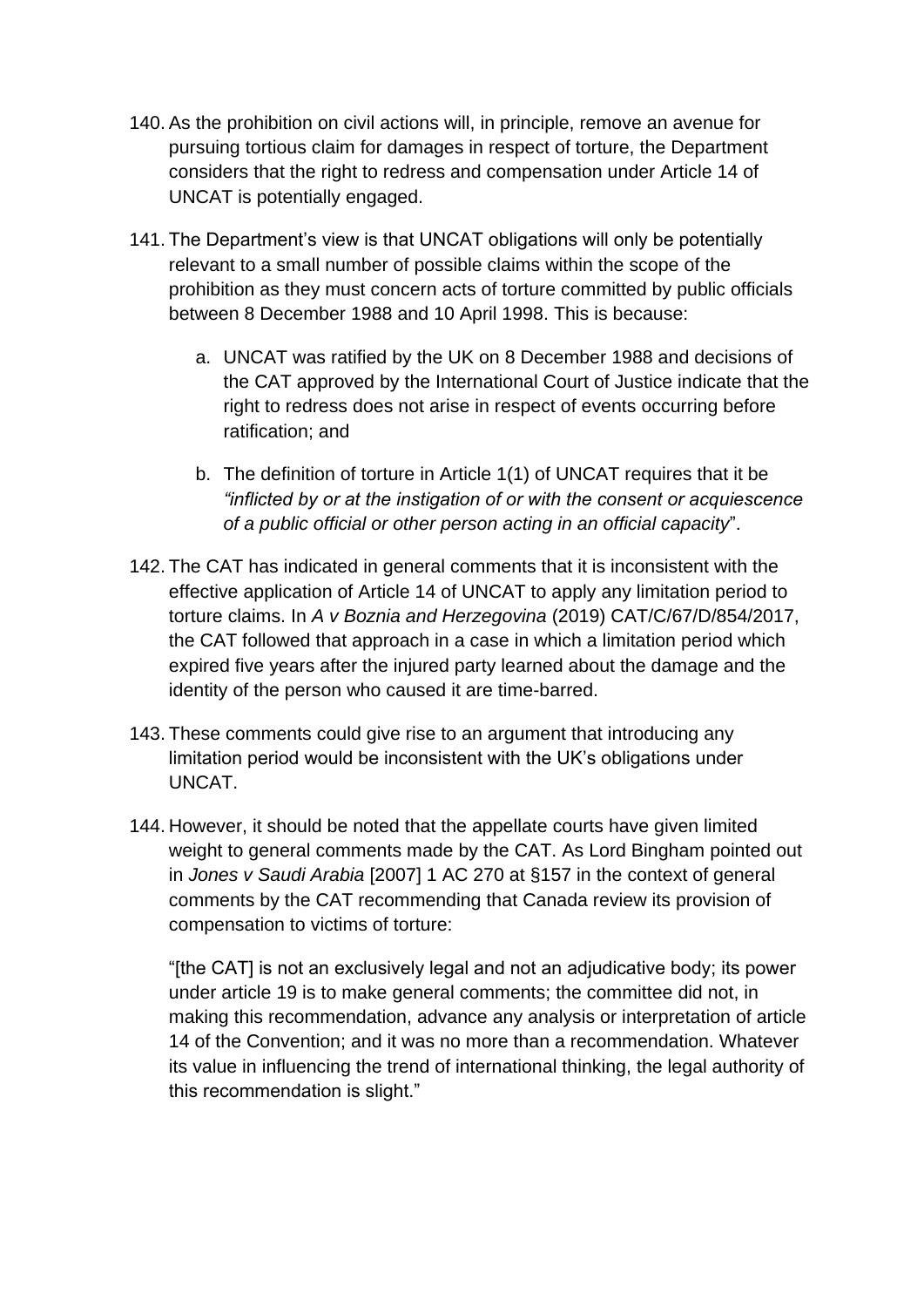- 145. Although there is no specific limitation period specified in UNCAT, public international law recognises that claims may be barred by virtue of the passage of time even where a treaty does not lay down any specific time limit.
- 146. The US Supreme Court has held, it is "a well-established rule of international law… that, absent a clear and express statement to the contrary, the procedural rules of the forum State govern the implementation of the treaty in that State". There is no contrary indication in UNCAT, which says nothing about the procedural rules governing claims under Article 14.
- 147. Similarly, in *Mutua v Foreign and Commonwealth Office* [2012] EWHC 2678 (QB), in the context of an application to extend time under s.33 of the Limitation Act, McCombe J held at §157 that "I can find no customary rule of international law that prohibits the imposition in domestic law of [a] just rule of limitation in civil actions".
- 148. On this basis the Department considers that limitation periods may be applied to claims within the scope of UNCAT. There are strong justifications for the limitation period imposed by the civil prohibition (see above) and the Department is therefore of the view that the civil prohibition is compatible with the United Kingdom's obligations UNCAT.

## International Convention on Civil and Political Rights

- 149. The UK is a party to the International Covenant on Civil and Political Rights ("ICCPR") and ratified it on 20 May 1976. The ICCPR is not incorporated into domestic law. While it may be used as an aid to the interpretation of the ECHR it is not directly enforceable in the domestic courts or in the ECtHR itself. The UK has not ratified the First Optional Protocol to the ICCPR permitting individual complaints to the Human Rights Committee ("HRC"). Any claim that the UK has breached the ICCPR will, therefore, have to be pursued on the international plane by other states or by the relevant committees.
- 150. The ICCPR contains provisions enshrining various substantive rights:

Article 6(1) protects the right to life:

"Every human being has the inherent right to life. This right shall be protected by law. No one shall be arbitrarily deprived of his life."

## Article 7 prohibits torture and inhuman treatment:

"No one shall be subjected to torture or to cruel, inhuman or degrading treatment or punishment."

Article 9(1) protects the right to liberty: